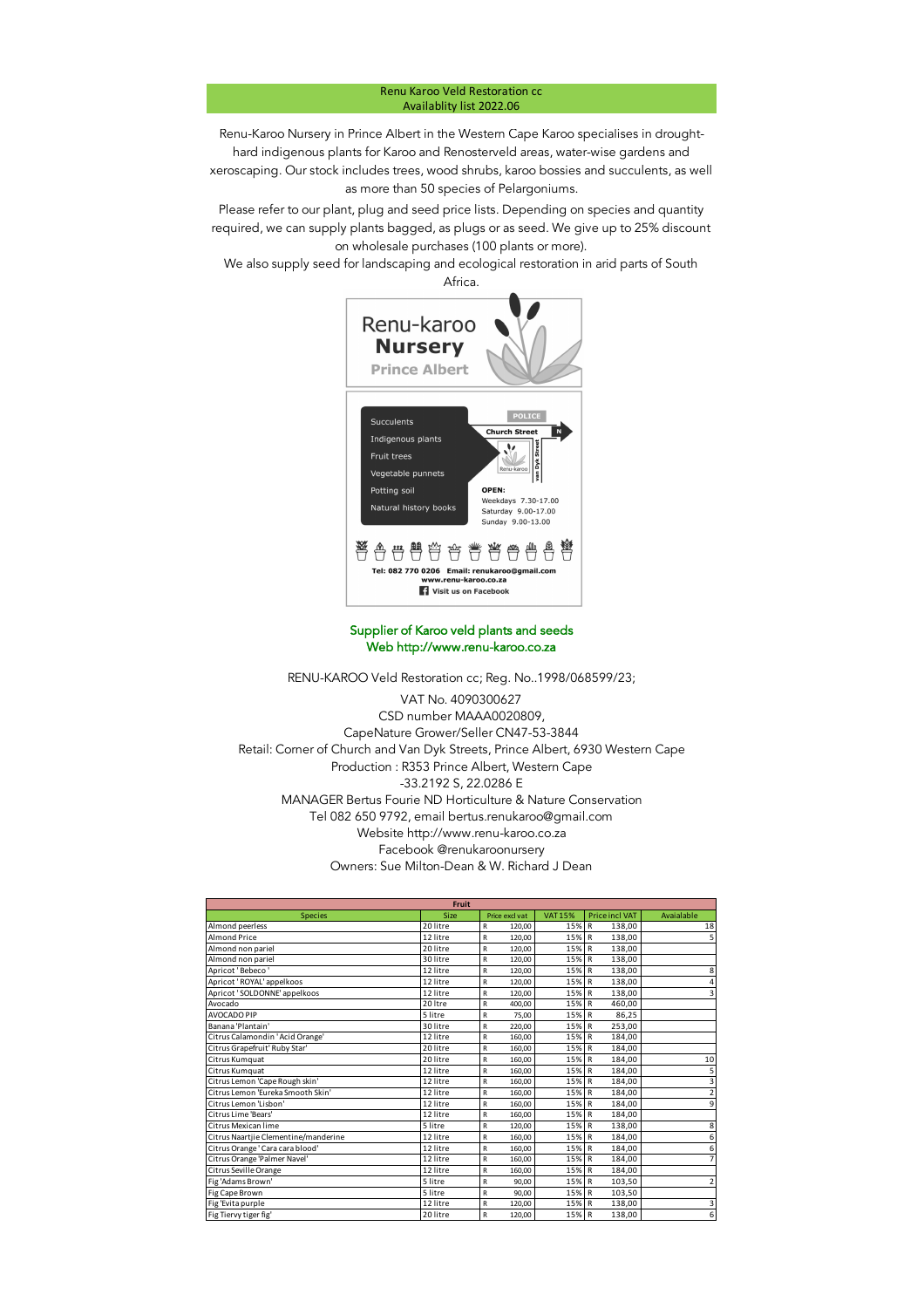| Fig 'White genoa                       | 20 litre | R                       | 120,00 | 15% R |              | 138,00 | 2              |
|----------------------------------------|----------|-------------------------|--------|-------|--------------|--------|----------------|
| Granedilla (guavadilla) yellow         | 2 litre  | $\overline{\mathsf{R}}$ | 30.00  | 15%   | $\mathsf{R}$ | 34,50  |                |
| Grape - Ornamental                     | 5 litre  | R                       | 55,00  | 15%   | $\mathsf{R}$ | 63,25  | 30             |
| Grape'Red Globe'                       | 5 litre  | $\overline{\mathsf{R}}$ | 55,00  | 15%   | $\mathsf{R}$ | 63.25  | 40             |
| Grape ' Saltana Blac Malukka'          | 5 litre  | $\overline{\mathsf{R}}$ | 55,00  | 15%   | $\mathsf{R}$ | 63,25  |                |
| Grape' Saltana White'                  | 5 litre  | R                       | 55,00  | 15%   | $\mathsf{R}$ | 63,25  | 24             |
| Grape hanepoort                        | 5 litre  | R                       | 55,00  | 15%   | $\mathsf{R}$ | 63,25  | 55             |
| Grape 'Saltana Red'                    | 5 litre  | R                       | 55,00  | 15%   | $\mathsf{R}$ | 63,25  | 12             |
| Litchi                                 | 20 litre | R                       | 400,00 | 15%   | $\mathsf{R}$ | 460,00 | 3              |
| Macadamia nut                          | 12 litre | $\overline{\mathsf{R}}$ | 120,00 | 15%   | $\mathsf{R}$ | 138,00 |                |
| Macadamia nut                          | 5 litre  | R                       | 120,00 | 15%   | $\mathsf R$  | 138,00 |                |
| Macadmia nut                           | 50 litre | R                       | 700,00 | 15%   | $\mathsf{R}$ | 805,00 |                |
| Mango                                  | 20 litre | $\mathsf R$             | 400,00 | 15%   | $\mathsf{R}$ | 460,00 |                |
| Mulberry                               | 5 litre  | R                       | 55,00  | 15%   | $\mathsf{R}$ | 63,25  |                |
| Nectarine 'Mayglo'                     | 20 litre | R                       | 120,00 | 15%   | R            | 138,00 | $\overline{7}$ |
| Nectarine ' Flavor Top'                | 12 litre | $\overline{R}$          | 120,00 | 15%   | $\mathsf{R}$ | 138,00 | 6              |
| Olive bosscheana - oil                 | 12 litre | R                       | 145,00 | 15%   | R            | 166,75 |                |
| Olive favolosa -oil                    | 20 litre | $\overline{R}$          | 400.00 | 15%   | $\mathsf{R}$ | 460,00 | 6              |
| Olive favolosa - oil                   | 12 litre | $\overline{R}$          | 145,00 | 15%   | $\mathsf{R}$ | 166,75 | 25             |
| Olive favolosa -oil                    | 5 litre  | $\overline{R}$          | 85,00  | 15%   | $\mathsf{R}$ | 97,75  |                |
| Olive favolosa -oil                    | 2 litre  | R                       | 65,00  | 15%   | $\mathsf R$  | 74,75  |                |
| Papaya                                 | 2 litre  | R                       | 55,00  | 15%   | $\mathsf R$  | 63,25  |                |
| Peach 'Fairtime yellow'                | 12 litre | R                       | 120,00 | 15%   | $\mathsf{R}$ | 138,00 | 14             |
| Peach 'Kakamas                         | 20 litre | R                       | 120,00 | 15%   | R            | 138,00 |                |
| Peach 'Kakamas'                        | 12 litre | R                       | 120,00 | 15%   | $\mathsf{R}$ | 138,00 |                |
| Peach 'Oom Sarel                       | 12 litre | $\overline{R}$          | 120,00 | 15%   | $\mathsf{R}$ | 138,00 | $\overline{2}$ |
| Peach 'Snow White'                     | 12 litre | R                       | 120,00 | 15%   | R            | 138,00 | 12             |
| Peach 'Elberta'                        | 12 litre | $\mathsf R$             | 120,00 | 15%   | R            | 138,00 | 6              |
| Pear 'Bon Chretein yellow' Nov         | 12 litre | $\overline{R}$          | 120,00 | 15%   | $\mathsf{R}$ | 138,00 | 6              |
| Pear 'Forelle'                         | 20 litre | R                       | 120,00 | 15%   | ${\sf R}$    | 138,00 |                |
| Pear 'Packhams'                        | 20 litre | $\overline{R}$          | 120,00 | 15%   | $\mathsf{R}$ | 138,00 |                |
| Pecan Nut - pit                        | 12 litre | $\overline{R}$          | 120,00 | 15%   | $\mathsf{R}$ | 138,00 |                |
| Pecan Nut 'Western Schley              | 30 litre | $\mathsf R$             | 320,00 | 15%   | $\mathsf{R}$ | 368,00 | 3              |
| Pineapple                              | 2 litre  | $\overline{R}$          | 40,00  | 15%   | $\mathsf{R}$ | 46,00  | $\overline{2}$ |
| Plum 'Fortune'                         | 20 litre | $\mathsf R$             | 120,00 | 15%   | $\mathsf{R}$ | 138,00 | 6              |
| Plum ' Methley red-flesh'              | 12 litre | R                       | 120,00 | 15%   | $\mathsf{R}$ | 138,00 | $\overline{2}$ |
| Plum 'Angelino'                        | 12 litre | R                       | 120,00 | 15%   | $\mathsf{R}$ | 138,00 |                |
| Plum 'Harry Pickstone' red skin yellow | 12 litre | R                       | 120,00 | 15%   | $\mathsf{R}$ | 138,00 | 6              |
| Plum 'Pioneer' red skin yellow         | 20 litre | R                       | 120,00 | 15%   | $\mathsf{R}$ | 138,00 | $\mathbf{1}$   |
| Plum 'Souvenier' yellow flesh          | 12 litre | R                       | 120,00 | 15%   | $\mathsf{R}$ | 138,00 |                |
| Pomegranate 'common'                   | 5 litre  | R                       | 80,00  | 15%   | $\mathsf{R}$ | 92,00  |                |
| Pomegranate 'Wonderfull'               | 12 litre | R                       | 120,00 | 15%   | R            | 138,00 | 9              |
| Pomegranate'miniature' flowering       | 2 litre  | R                       | 43,00  | 15%   | $\mathsf{R}$ | 49,45  | 16             |
| Prune'V.d Merwe'                       | 12 litre | $\overline{\mathsf{R}}$ | 120,00 | 15%   | R            | 138,00 |                |
| Quince'Borrie'                         | 12 litre | $\overline{R}$          | 120,00 | 15%   | $\mathsf{R}$ | 138,00 | 5              |
| Quince - common                        | 5 litre  | $\overline{R}$          | 80,00  | 15%   | $\mathsf{R}$ | 92,00  |                |
| Quince 'Portugal'                      | 30 litre | $\overline{R}$          | 160,00 | 15%   | $\mathsf{R}$ | 184,00 |                |
| Quince' Portugal'                      | 12 litre | R                       | 120,00 | 15%   | $\mathsf{R}$ | 138,00 | $\mathbf 1$    |
| Raspberry                              | 2 litre  | R                       | 43,00  | 15%   | $\mathsf{R}$ | 49,45  | $\mathbf 1$    |
| <b>Tree Tomatoe</b>                    | 2 litre  | R                       | 43,00  | 15% R |              | 49,45  |                |
| Wallnut                                | 30 litre | R                       | 300,00 | 15%   | $\mathsf{R}$ | 345,00 |                |
|                                        |          |                         |        |       |              |        |                |

|                                                  | Grasses/Bulbs/Sedges/Waterplants |                                   |                |                        |                         |
|--------------------------------------------------|----------------------------------|-----------------------------------|----------------|------------------------|-------------------------|
| <b>Species</b>                                   | <b>Size</b>                      | Price excl vat                    | <b>VAT 15%</b> | <b>Price incl VAT</b>  | Available               |
| Agapanthus miniature blue                        | 2 litre                          | R<br>43,00                        | 15%            | $\mathsf{R}$<br>49,45  | 27                      |
| Agapanthus preacox                               | 2 litre                          | R<br>43.00                        | 15%            | 49.45<br>$\mathsf{R}$  | 12                      |
| Albuca batteniana                                | 2 litre                          | R<br>43.00                        | 15%            | 49.45<br>$\mathsf{R}$  | 80                      |
| Albuca batteniana                                | 1 litre                          | R<br>31,00                        | 15%            | 35,65<br>$\mathsf{R}$  | 44                      |
| Ammocharis coranica                              | 2 litre                          | R<br>65,00                        | 15%            | 74,75<br>R             | 25                      |
| Boophane disticha                                | 2 litre                          | R<br>43,00                        | 15%            | 49,45<br>$\mathsf{R}$  | 25                      |
| Brunsvigia littoralis (endangered coastal)       | 15 cm pot                        | 50.00<br>$\overline{R}$           | 15%            | 57,50<br>$\mathsf{R}$  | 9                       |
| Carex aethiopica                                 | 2 litre                          | $\overline{R}$<br>43,00           | 15%            | 49,45<br>$\mathsf{R}$  | 45                      |
| Carex clavata                                    | 2 litre                          | $\overline{R}$<br>43,00           | 15%            | 49.45<br>$\mathsf{R}$  |                         |
| Chaetobromus involvucratus                       | 2 litre                          | R<br>25.00                        | 15%            | $\mathsf{R}$<br>28,75  | 10                      |
| Chaetobromus involvucratus                       | 1 litre                          | $\overline{R}$<br>15,00           | 15%            | 17,25<br>$\mathsf{R}$  | 57                      |
| Chondropetalum tectorum                          | 2 litre                          | $\overline{\mathsf{R}}$<br>43,00  | 15%            | 49,45<br>$\mathsf{R}$  |                         |
| Clivia miniata oranje                            | 2 litre                          | $\overline{\mathsf{R}}$<br>55.00  | 15%            | 63.25<br>$\mathsf{R}$  |                         |
| Clivia miniata rooi en geel                      | 2 litre                          | $\overline{\mathsf{R}}$<br>120.00 | 15%            | 138.00<br>$\mathsf{R}$ | 24                      |
| Clivia miniata orange                            | 10 litre pot                     | $\mathsf{R}$<br>120,00            | 15%            | $\mathsf{R}$<br>138,00 | 8                       |
| Clivia miniata geel                              | 10 litre pot                     | $\mathsf{R}$<br>195,00            | 15%            | 224,25<br>$\mathsf{R}$ | $\overline{\mathbf{2}}$ |
| Crinum bulbispermum                              | 2 litre                          | $\overline{R}$<br>65,00           | 15%            | 74.75<br>$\mathsf{R}$  | 23                      |
| Cyperus textilis                                 | 5 litre                          | $\overline{R}$<br>43,00           | 15%            | 49,45<br>$\mathsf{R}$  | 14                      |
| Cyperus textilis                                 | open root                        | $\overline{R}$<br>25,00           | 15%            | 28,75<br>$\mathsf{R}$  |                         |
| Dietes bicolor                                   | 2 litre                          | $\overline{\mathsf{R}}$<br>43,00  | 15% R          | 49,45                  | 6                       |
| Ehrharta calycina                                | 2 litre                          | $\overline{\mathsf{R}}$<br>30,00  | 15%            | 34,50<br>$\mathsf{R}$  |                         |
| Eragrostis curvula                               | 2 litre                          | $\mathsf{R}$<br>30,00             | 15%            | 34,50<br>$\mathsf{R}$  |                         |
| Eragrostis obtusa                                | 2 litre                          | R<br>30,00                        | 15%            | $\mathsf R$<br>34,50   |                         |
| Fingerhutia africana                             | 2 litre                          | $\mathsf{R}$<br>30,00             | 15%            | R<br>34,50             |                         |
| Feraria feriola                                  | 15 cm pot                        | $\mathsf{R}$<br>30,00             | 15%            | 34,50<br>$\mathsf{R}$  | 140                     |
| Freesia speciosa                                 | 2 litre                          | $\mathsf{R}$<br>30,00             | 15%            | 34,50<br>$\mathsf{R}$  | 14                      |
| Haemanthus albiflos                              | 2 litre                          | R<br>43,00                        | 15%            | 49,45<br>$\mathsf R$   |                         |
| Haemanthus albiflos                              | 2 litre                          | R<br>55,00                        | 15%            | $\mathsf{R}$<br>63,25  |                         |
| Haemanthus coccineus                             | 2 litre                          | R<br>43.00                        | 15%            | 49,45<br>$\mathsf{R}$  | 15                      |
| Hymenocallis latifloia spider lily               | 2 litre                          | ${\sf R}$<br>55,00                | 15%            | 63,25<br>$\mathsf{R}$  |                         |
| Hyparrhenia hirta                                | 2 litre                          | $\mathsf{R}$<br>30,00             | 15%            | 34,50<br>R             | 10                      |
| Hypoxis hemerocallidea african potato            | 2 litre                          | $\mathsf{R}$<br>43,00             | 15%            | 49,45<br>R             | 28                      |
| Juncus effusus - riet reed                       | 2 litre                          | R<br>43.00                        | 15%            | 49.45<br>$\mathsf{R}$  | 4                       |
| Kniphofia sp mixed                               | 2 litre                          | ${\sf R}$<br>43,00                | 15%            | 49,45<br>$\mathsf R$   | 32                      |
| Lachenalia rubida                                | 8 cm pot                         | R<br>31,00                        | 15%            | 35,65<br>$\mathsf{R}$  | $\overline{4}$          |
| Nerina filifolius                                | 2 litre                          | $\overline{R}$<br>43,00           | 15%            | 49,45<br>$\mathsf{R}$  | 95                      |
| Nymphaea nouchali-large blou waterlelie          | open root                        | R<br>120.00                       | 15%            | 138,00<br>$\mathsf{R}$ |                         |
| Nymphaea nouchali -small blou waterlelie         | open root                        | 85,00<br>R                        | 15%            | 97,75<br>$\mathsf{R}$  |                         |
| Nymphoides capensis klein geel yellow water lily | open root                        | R<br>65,00                        | 15%            | 74,75<br>$\mathsf{R}$  |                         |
| Phyla nodiflora grondbedekking                   | open root                        | R<br>50,00                        | 15%            | 57,50<br>$\mathsf{R}$  |                         |
| Schoenoplectus scirpoides papgras                | open root                        | R<br>43.00                        | 15%            | 49.45<br>$\mathsf{R}$  |                         |
| Stipagrostis cilliata - langbeen boesmansgras    | 2 litre                          | R<br>43,00                        | 15%            | 49,45<br>$\mathsf R$   |                         |
| Stipagrostis obtusa - kortbeen boesmansgras      | 2 litre                          | $\overline{\mathsf{R}}$<br>43,00  | 15%            | 49,45<br>$\mathsf{R}$  |                         |
| Tenaxia stricta                                  | 2 litre                          | R<br>43,00                        | 15%            | $\mathsf{R}$<br>49,45  | 48                      |
| Themeda triandra                                 | 2 litre                          | R<br>30,00                        | 15%            | 34,50<br>$\mathsf{R}$  | 35                      |
| Themeda triandra                                 | 1 litre                          | 15,00<br>$\overline{R}$           | 15%            | $\mathsf{R}$<br>17,25  | 60                      |
| Tribolium uniolae                                | 2 litre                          | R<br>43,00                        | 15%            | 49.45<br>R             | 10                      |
| Tritonia tugwelii                                | 2 litre                          | R<br>30,00                        | 15%            | $\mathsf{R}$<br>34,50  |                         |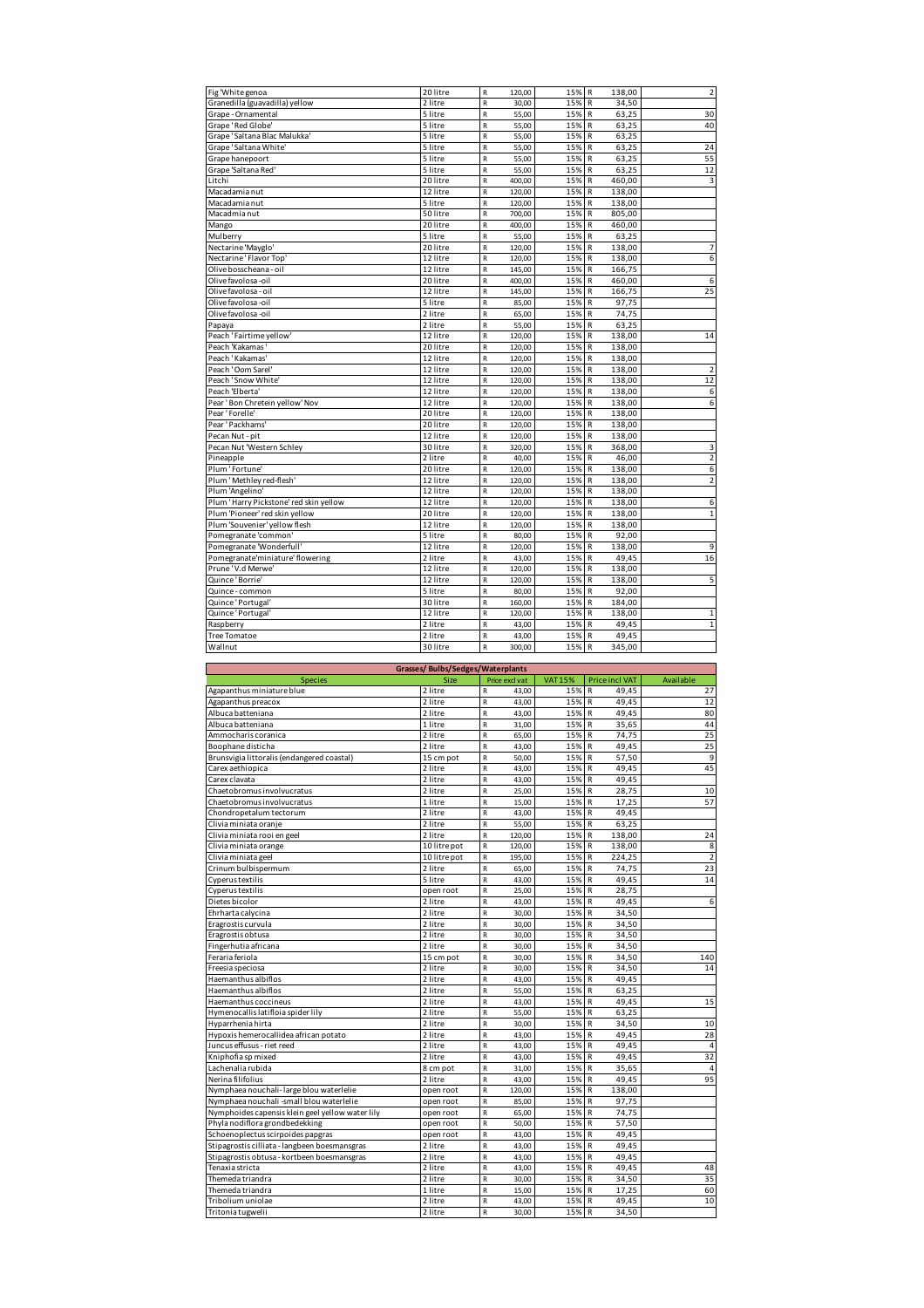| Tulbaghia aliaceae                        | 2 litre   | 30.00  | 15% R | 34.50  | 64 |
|-------------------------------------------|-----------|--------|-------|--------|----|
| Tulbaghia violaceae                       | 2 litre   | 30.00  | 15% R | 34.50  | 55 |
| Tulbaghia violaceae SPECIAL (10 for R150) | 2 litre   | 150.00 | 15% R | 172.50 |    |
| Tulbaghia violaceae -variegated           | 2 litre   | 30.00  | 15% R | 34.50  |    |
| Tulbaghia violaceae -white                | 2 litre   | 30.00  | 15% R | 34.50  |    |
| Veltheimia bracteata                      | 15 cm pot | 43.00  | 15% R | 49.45  | 27 |
| Zanthedscia aetheopica                    | 2 litre   | 43.00  | 15% R | 49.45  | 11 |

|                                           | <b>Herbs culinary and aromatic</b> |                                  |                |                       |                |
|-------------------------------------------|------------------------------------|----------------------------------|----------------|-----------------------|----------------|
| <b>Species</b>                            | Size                               | Price excl vat                   | <b>VAT 15%</b> | <b>Price incl VAT</b> | Avaialble      |
| Artemisia absinthium                      | 2 litre                            | 30,00<br>R                       | 15%            | $\mathsf{R}$<br>34,50 | 71             |
| Asparagus PLANTS edible                   | 2 litre                            | $\overline{\mathsf{R}}$<br>30.00 | 15%            | R<br>34.50            |                |
| Aubergine                                 | 1 litre                            | $\mathsf R$<br>15,00             | 15%            | 17,25<br>$\mathsf{R}$ |                |
| <b>Basil Greek</b>                        | 2 litre                            | $\mathsf R$<br>30,00             | 15%            | 34,50<br>R            | 95             |
| <b>Basil Sacred</b>                       | 2 litre                            | 30,00<br>R                       | 15%            | 34,50<br>R            | 70             |
| <b>Basil Sweet</b>                        | 2 litre                            | $\overline{R}$<br>10,00          | 15%            | 11,50<br>R            |                |
| Bay leaf                                  | 2 litre                            | $\overline{\mathsf{R}}$<br>55,00 | 15%            | 63,25<br>R            |                |
| Cape Gooseberry                           | 2 litre                            | R<br>30,00                       | 15%            | 34,50<br>R            | 13             |
| Catnip DRIED                              | 2 litre                            | R<br>25,00                       | 15%            | R<br>28,75            |                |
| Catnip medium                             | 2 litre                            | $\overline{\mathsf{R}}$<br>30,00 | 15%            | R<br>34,50            | 52             |
| Celery                                    | 2 litre                            | $\overline{\mathsf{R}}$<br>30,00 | 15%            | 34,50<br>R            |                |
| Chilli long                               | 2 litre                            | 15,00<br>R                       | 15%            | R<br>17,25            |                |
| Chilli mini decorative                    | 2 litre                            | R<br>15,00                       | 15%            | R<br>17,25            |                |
| Chives                                    | 2 litre                            | $\overline{R}$<br>30,00          | 15%            | $\mathsf{R}$<br>34,50 | 52             |
| Chives garlic                             | 2 litre                            | $\overline{R}$<br>30,00          | 15%            | R<br>34,50            | 46             |
|                                           | 2 litre                            | $\mathsf R$<br>30,00             | 15%            | 34,50<br>R            | 9              |
| Curry Bush                                | 2 litre                            | $\overline{\mathsf{R}}$<br>75,00 | 15%            | R<br>86,25            | 8              |
| Curry Leaf Tree                           |                                    |                                  |                |                       |                |
| French Tarragon                           | 2 litre                            | $\overline{R}$<br>30,00          | 15%            | $\mathsf{R}$<br>34,50 | $\overline{2}$ |
| Granedilla dark                           | 2 litre                            | $\overline{\mathsf{R}}$<br>30,00 | 15%            | $\mathsf{R}$<br>34,50 |                |
| Green Globe Artichoke                     | 1 litre                            | R<br>25,00                       | 15%            | $\mathsf{R}$<br>28,75 | $\overline{7}$ |
| Horse Radish                              | 2 litre                            | R<br>43,00                       | 15%            | 49,45<br>R            |                |
| Hydrocotyle umbellata pennywort           | 2 litre                            | $\overline{R}$<br>43,00          | 15%            | $\mathsf{R}$<br>49,45 |                |
| Lavender SPECIAL (10 for R200)            | 2 litre                            | $\overline{R}$<br>200,00         | 15%            | R<br>230,00           |                |
| Lavendula abrailis fragrance              | 2 litre                            | $\overline{R}$<br>30.00          | 15%            | $\mathsf{R}$<br>34,50 |                |
| Lavendula angustifolia - English lavender | 2 litre                            | $\mathsf R$<br>30,00             | 15%            | 34,50<br>R            | 55             |
| Lavendula dentata - French puprle         | 2 litre                            | R<br>30,00                       | 15%            | 34,50<br>$\mathsf{R}$ | 150            |
| Lavendula dentata - French white          | 2 litre                            | R<br>30,00                       | 15%            | 34,50<br>R            | 48             |
| Lavendula pinnata - Fringed               | 2 litre                            | $\mathsf R$<br>30,00             | 15%            | 34,50<br>$\mathsf{R}$ | 32             |
| Lavendula stoechas                        | 2 litre                            | 30.00<br>$\overline{R}$          | 15%            | 34.50<br>R            |                |
| Lemon Balm                                | 2 litre                            | R<br>30,00                       | 15%            | 34,50<br>R            | 13             |
| Lemon Grass                               | 2 litre                            | R<br>55,00                       | 15%            | 63,25<br>R            |                |
| Lemon Verbena                             | 2 litre                            | $\mathsf R$<br>43,00             | 15%            | 49,45<br>R            | 41             |
| Marjoram                                  | 2 litre                            | 30,00<br>$\mathsf R$             | 15%            | R<br>34,50            | 12             |
| Mentha longifolia                         | 2 litre                            | R<br>30,00                       | 15%            | 34,50<br>R            | 62             |
| Mint - Spearmint                          | 2 litre                            | R<br>30,00                       | 15%            | R<br>34,50            | 31             |
| Mint - peppermint                         | 2 litre                            | R<br>30,00                       | 15%            | R<br>34,50            | 43             |
| Nasturium - Kappertjie                    | 2 litre                            | $\overline{R}$<br>15,00          | 15%            | $\mathsf{R}$<br>17,25 |                |
| Oregano creeping                          | 2 litre                            | $\overline{\mathsf{R}}$<br>30,00 | 15%            | 34,50<br>R            |                |
| Oregano upright                           | 2 litre                            | R<br>30,00                       | 15%            | $\mathsf R$<br>34,50  | 71             |
| Parsley                                   | 2 litre                            | $\overline{\mathsf{R}}$<br>20,00 | 15%            | $\mathsf{R}$<br>23,00 |                |
| Penny Royal                               | 2 litre                            | $\mathsf R$<br>30,00             | 15%            | $\mathsf{R}$<br>34,50 |                |
| Peppedew                                  | 2 litre                            | $\overline{R}$<br>15,00          | 15%            | R<br>17,25            |                |
| Rosemary                                  | 2 litre                            | R<br>30,00                       | 15%            | $\mathsf R$<br>34,50  | 150            |
| Rue - wynryt                              | 2 litre                            | $\overline{\mathsf{R}}$<br>30,00 | 15%            | R<br>34,50            | 28             |
| Sage                                      | 2 litre                            | $\mathsf R$<br>30,00             | 15%            | $\mathsf{R}$<br>34,50 | 80             |
| Salad Burnet                              | 2 litre                            | $\overline{\mathsf{R}}$<br>30.00 | 15%            | 34.50<br>R            |                |
| Santolina                                 | 2 litre                            | R<br>30,00                       | 15%            | $\mathsf{R}$<br>34,50 | 120            |
| Strawberry                                | 2 litre                            | R<br>30,00                       | 15%            | 34,50<br>R            | 30             |
| Sweet Pepper bell pepper                  | 2 litre                            | $\mathsf R$<br>15,00             | 15%            | 17,25<br>R            |                |
| Teucrium trifidum                         | 2 litre                            | 43,00<br>R                       | 15%            | 49,45<br>R            | 13             |
| Thyme common                              | 2 litre                            | 30,00<br>$\overline{R}$          | 15%            | 34,50<br>$\mathsf{R}$ | 38             |
| Thyme creeping                            | 2 litre                            | R<br>30,00                       | 15%            | R<br>34,50            | 64             |
| Thyme lemon                               | 2 litre                            | $\overline{\mathsf{R}}$<br>30,00 | 15%            | R<br>34,50            | 25             |
| Thyme variegated                          | 2 litre                            | $\mathsf R$<br>30,00             | 15%            | 34,50<br>R            | 72             |
| Vietnamese - Corainder                    | 2 litre                            | $\mathsf R$<br>30,00             | 15%            | 34,50<br>R            | 39             |
| Wild Rocket                               | 2 litre                            | $\mathsf R$<br>15,00             | 15%            | R<br>17,25            |                |
|                                           | 2 litre                            |                                  | 15%            | 34,50<br>R            | 52             |
| Winter Savory                             |                                    | R<br>30,00                       |                |                       |                |
| Withania sommifera                        | 2 litre                            | $\overline{\mathsf{R}}$<br>43,00 | 15%            | R<br>49,45            |                |

|                                           | Pelargoniums |                         |                |                       |                |
|-------------------------------------------|--------------|-------------------------|----------------|-----------------------|----------------|
| <b>Species</b>                            | Size         | Price excl vat          | <b>VAT 15%</b> | <b>Price incl VAT</b> | Available      |
|                                           |              |                         |                |                       |                |
| Pelargonium abrotanifloium 'White'        | 2 litre      | R<br>43.00              | 15% R          | 49,45                 | 99             |
| Pelargonium abrotanifloium 'White'        | 1 litre      | R<br>31.00              | 15% R          | 35.65                 | 26             |
| Pelargonium abrotanifolium 'fluffy'       | 2 litre      | R<br>43,00              | 15% R          | 49,45                 | 101            |
| Pelargonium alchemiliodes                 | 2 litre      | R<br>43.00              | 15% R          | 49.45                 | 10             |
| Pelargonium alternans                     | 2 litre      | R<br>43,00              | 15% R          | 49.45                 | 8              |
| Pelargonium aridum                        | 2 litre      | R<br>43,00              | 15% R          | 49.45                 |                |
| Pelargonium betulinum                     | 2 litre      | R<br>43.00              | 15% R          | 49,45                 |                |
| Pelargonium candicans                     | 2 litre      | R<br>43,00              | 15% R          | 49,45                 | 34             |
| Pelargonium capitatum                     | 2 litre      | R<br>43,00              | 15% R          | 49,45                 | 72             |
| Pelargonium carnosum                      | 2 litre      | R<br>43,00              | 15% R          | 49,45                 |                |
| Pelargonium caucalifolium                 | 2 litre      | R<br>43,00              | 15% R          | 49,45                 | 12             |
| Pelargonium citronellum                   | 2 litre      | R<br>43.00              | 15% R          | 49.45                 | 6              |
| Pelargonium cordifolium                   | 2 litre      | R<br>43.00              | 15% R          | 49.45                 | $\overline{5}$ |
| Pelargonium crispum                       | 2 litre      | R<br>43.00              | 15% R          | 49,45                 | 188            |
| Pelargonium crithmifolium                 | 2 litre      | 65,00<br>R              | 15% R          | 74.75                 |                |
| Pelargonium cuculatum                     | 2 litre      | R<br>43,00              | 15% R          | 49,45                 | 198            |
| Pelargonium denticulatum                  | 2 litre      | R<br>43.00              | 15% R          | 49.45                 | 77             |
| Pelargonium dichondrifolium               | 2 litre      | R<br>43.00              | 15% R          | 49.45                 | 43             |
| Pelargonium echinatum                     | 2 litre      | R<br>65.00              | 15% R          | 74,75                 | 23             |
| Pelargonium englerianum                   | 2 litre      | R<br>43,00              | 15% R          | 49.45                 | 6              |
| Pelargonium exstipulatum                  | 2 litre      | R<br>43.00              | 15% R          | 49,45                 | 64             |
| Pelargonium fragile                       | 2 litre      | 43,00<br>R              | 15% R          | 49,45                 |                |
| Pelargonium fragrans                      | 2 litre      | R<br>43,00              | 15% R          | 49.45                 | 85             |
| Pelargonium fruiticosum                   | 2 litre      | $\overline{R}$<br>43,00 | 15% R          | 49,45                 | 107            |
| Pelargonium fulgidum                      | 2 litre      | R<br>43,00              | 15% R          | 49.45                 | 8              |
| Pelargonium gibbosum                      | 2 litre      | R<br>43,00              | 15% R          | 49.45                 | 6              |
| Pelargonium glutinosum                    | 2 litre      | R<br>43.00              | 15% R          | 49.45                 | 74             |
| Pelargonium gravoelens 'rose scented'     | 2 litre      | R<br>43.00              | 15% R          | 49.45                 | 9              |
| Pelargonium grossularoides - rooirabassam | 2 litre      | R<br>43,00              | 15% R          | 49,45                 | 22             |
| Pelargonium hisipidum                     | 2 litre      | R<br>43.00              | 15% R          | 49.45                 |                |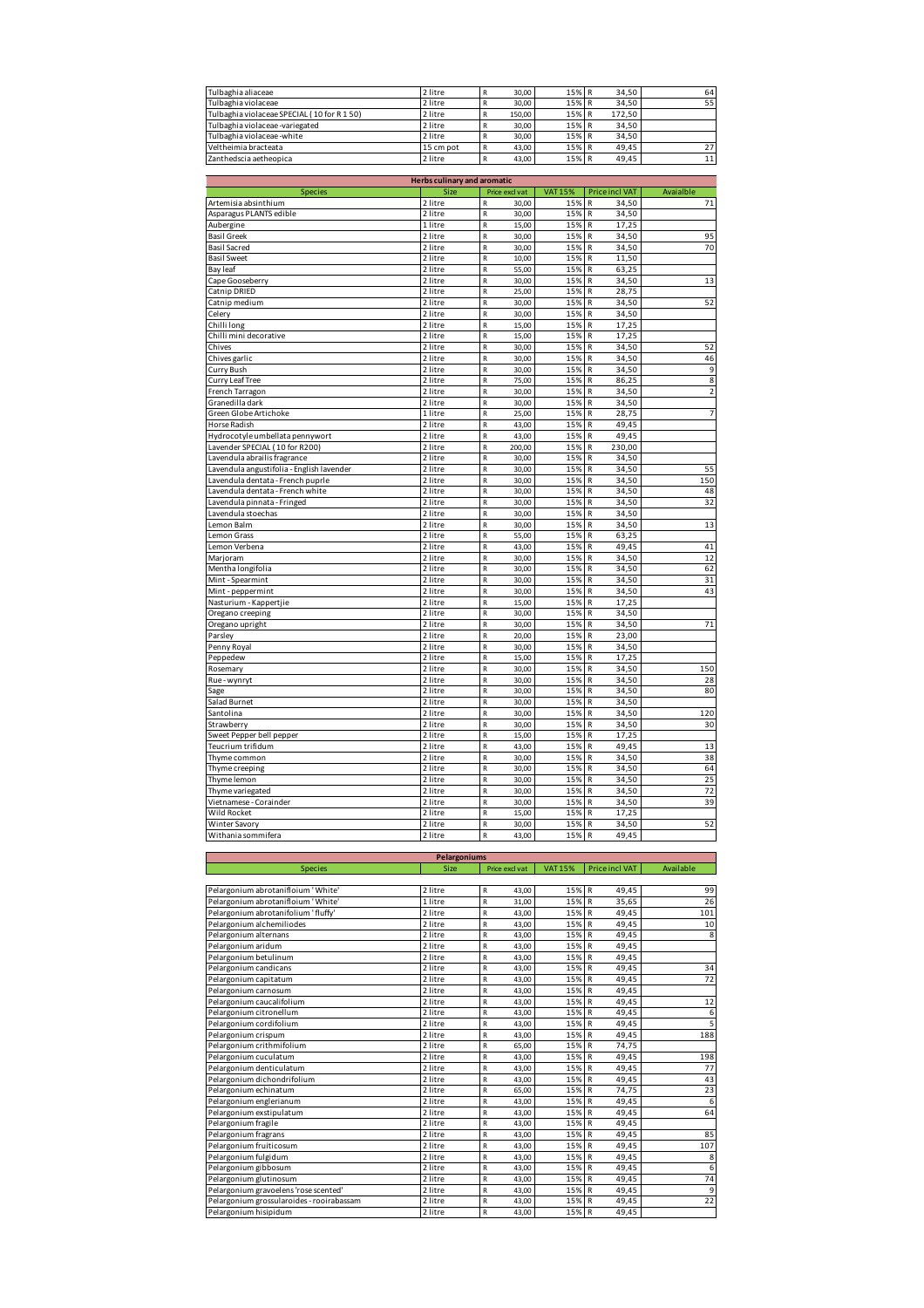| Pelargonium ionidifolium                              | 1 litre       | R<br>31,00            | 15%            | R<br>35,65            | 30             |
|-------------------------------------------------------|---------------|-----------------------|----------------|-----------------------|----------------|
|                                                       |               |                       | 15%            | 49,45                 | 29             |
| Pelargonium ionidifolium                              | 2 litre       | R<br>43,00            |                | R                     |                |
| Pelargonium karooicum                                 | 2 litre       | $\mathsf R$<br>43,00  | 15%            | 49,45<br>R            | 36             |
| Pelargonium klinghartense                             | 2 litre       | $\mathsf R$<br>65,00  | 15%            | R<br>74,75            | 4              |
| Pelargonium laevigatum                                | 1 litre       | R<br>31,00            | 15%            | R<br>35,65            |                |
| Pelargonium laevigatum                                | 2 litre       | R<br>43,00            | 15%            | 49,45<br>R            | 155            |
|                                                       | 2 litre       | $\mathsf R$<br>43,00  | 15%            | R<br>49,45            | 61             |
| Pelargonium magenteum                                 |               |                       |                |                       |                |
| Pelargonium multicaule                                | 2 litre       | $\mathsf R$<br>43,00  | 15%            | R<br>49,45            |                |
| Pelargonium oderatissimum                             | 2 litre       | $\mathsf R$<br>43,00  | 15%            | R<br>49,45            | 66             |
| Pelargonium panduriforme                              | 2 litre       | $\mathsf R$<br>43,00  | 15%            | 49,45<br>R            | 91             |
| Pelargonium peltatum - climber                        | 2 litre       | ${\sf R}$<br>43,00    | 15%            | 49,45<br>R            | 41             |
| Pelargonium pseudoglutinosum                          | 2 litre       | ${\sf R}$<br>43,00    | 15%            | ${\sf R}$<br>49,45    | 57             |
| Pelargonium pseudoglutinosum                          | 5 litre       | $\mathsf R$<br>55,00  | 15%            | R<br>63,25            | 17             |
|                                                       |               |                       |                |                       |                |
| Pelargonium quercifolium 'Oudtshoorn'                 | 2 litre       | $\mathsf{R}$<br>43,00 | 15%            | R<br>49,45            | 12             |
| Pelargonium quercifolium                              | 1 litre       | R<br>31,00            | 15%            | R<br>35,65            |                |
| Pelargonium quercifolium                              | 2 litre       | $\mathsf R$<br>43,00  | 15%            | 49,45<br>R            | 45             |
| Pelargonium radens                                    | 2 litre       | $\mathsf R$<br>43,00  | 15%            | R<br>49,45            |                |
| Pelargonium reniforme                                 | 2 litre       | R<br>43,00            | 15%            | 49,45<br>R            | 88             |
| Pelargonium reniforme                                 | 5 litre       | R<br>55,00            | 15%            | 63,25<br>R            |                |
| Pelargonium scabrum                                   | 2 litre       | R<br>43,00            | 15%            | R<br>49,45            | 128            |
| Pelargonium sidiodes - Medicinal                      | 2 litre       | ${\sf R}$<br>55,00    | 15%            | R<br>63,25            | 110            |
|                                                       |               |                       |                |                       |                |
| Pelargonium sidiodes - Medicinal                      | 5 litre       | R<br>65,00            | 15%            | 74,75<br>R            | 11             |
| Pelargonium stenopetalum                              | 1 litre       | R<br>31,00            | 15%            | R<br>35,65            |                |
| Pelargonium stenopetalum                              | 2 litre       | $\mathsf R$<br>43,00  | 15%            | 49,45<br>R            | 100            |
| Pelargonium ternatum                                  | 1 litre       | $\mathsf R$<br>31,00  | 15%            | R<br>35,65            |                |
| Pelargonium ternatum                                  | 2 litre       | R<br>43,00            | 15%            | R<br>49,45            |                |
| Pelargonium tetragonum                                | 2 litre       | R<br>43,00            | 15%            | 49,45<br>R            |                |
|                                                       | 2 litre       | R<br>43,00            | 15%            | R<br>49,45            | 45             |
| Pelargonium tomentosum                                |               |                       |                |                       |                |
| Pelargonium tragecanthiodes                           | 2 litre       | $\mathsf{R}$<br>43,00 | 15%            | 49,45<br>R            | 14             |
| Pelargonium trifidum                                  | 2 litre       | $\mathsf R$<br>43,00  | 15%            | R<br>49,45            | 53             |
| Pelargonium worsterense                               | 2 litre       | $\mathsf R$<br>43,00  | 15%            | R<br>49,45            | 10             |
| Pelargonium x 'angel eyes' - orange                   | 2 litre       | ${\sf R}$<br>43,00    | 15%            | 49,45<br>R            | 84             |
| Pelargonium x 'angel eyes' - purple'                  | 2 litre       | $\mathsf R$<br>43,00  | 15%            | R<br>49,45            | 25             |
| Pelargonium x 'Brick Red'                             | 2 litre       | 43,00<br>R            | 15%            | R<br>49,45            | 45             |
|                                                       |               |                       |                |                       |                |
| Pelargonium x cuculatum                               | 2 litre       | $\mathsf{R}$<br>43,00 | 15%            | R<br>49,45            | 45             |
| Pelargonium x cuculatum - smooth                      | 2 litre       | R<br>43,00            | 15%            | R<br>49,45            | 6              |
| Pelargonium x cultivars tuin malvas                   | 2 litre       | $\mathsf R$<br>43,00  | 15%            | 49,45<br>R            | 160            |
| Pelargonium x 'ivy-leaved' cultivars                  | 2 litre       | $\mathsf R$<br>43,00  | 15%            | 49,45<br>R            | 110            |
| Pelargonium x 'mint rose'                             | 2 litre       | R<br>43,00            | 15%            | 49,45<br>R            | 24             |
| Pelargonium zonale                                    | 2 litre       | R<br>43,00            | 15%            | R<br>49,45            | 28             |
|                                                       |               |                       |                |                       |                |
|                                                       |               |                       |                |                       |                |
|                                                       | <b>Shrubs</b> |                       |                |                       |                |
| <b>Species</b>                                        | Size          | Price excl vat        | <b>VAT 15%</b> | <b>Price incl VAT</b> | Available      |
| Arctotis stoechadifolia                               | 2 litre       | 43,00<br>R            | 15%            | 49,45<br>R            | $11\,$         |
| Anisodontea scabrosa - Sandroos                       | 2 litre       | ${\sf R}$<br>43,00    | 15%            | 49,45<br>R            | 32             |
| Artemisia afra - Wilde als / Medicinal                | 2 litre       | R<br>43,00            | 15%            | R<br>49,45            | 87             |
| Asparagus wilde katdoring                             | 2 litre       | R<br>43,00            | 15%            | 49,45<br>R            | 12             |
| Asparagus densiflorus                                 | 2 litre       | R<br>55,00            | 15%            | 63,25<br>R            | $\overline{4}$ |
| Athanasia crithmifolia                                | 2 litre       | $\mathsf R$<br>43,00  | 15%            | R<br>49,45            | 76             |
| Athanasia tomentosa                                   | 2 litre       | $\mathsf R$<br>43,00  | 15%            | R<br>49,45            | 170            |
|                                                       |               |                       |                | R                     | 29             |
|                                                       |               |                       |                |                       |                |
| Athanasia tomentosa                                   | 2 litre       | ${\sf R}$<br>55,00    | 15%            | 63,25                 |                |
| Athanasia trifurcata                                  | 2 litre       | R<br>43,00            | 15%            | 49,45<br>R            | 75             |
| Athanasia vestita                                     | 2 litre       | R<br>43,00            | 15%            | 49,45<br>R            | 105            |
| Atriplex vestita                                      | 2 litre       | $\mathsf R$<br>45,00  | 15%            | R<br>51,75            | 106            |
|                                                       | 5 litre       | $\mathsf R$           | 15%            | 74,75<br>R            | 76             |
| Atriplex vestita                                      |               | 65,00                 |                |                       |                |
| Ayastasia gangetica                                   | 2 litre       | $\mathsf R$<br>43,00  | 15%            | 49,45<br>R            | 72             |
| Baleria obtusa                                        | 2 litre       | R<br>43,00            | 15%            | 49,45<br>R            |                |
| Baleria obtusa 'purple blue'                          | 2 litre       | $\mathsf R$<br>43,00  | 15%            | 49,45<br>R            | 19             |
| Berkeya cuneata                                       | 2 litre       | $\mathsf R$<br>43,00  | 15%            | 49,45<br>R            |                |
| <b>Blepharis inermis</b>                              | 2 litre       | R<br>43,00            | 15%            | 49,45<br>R            | 33             |
| Bougainvillea                                         | 5 litre       | R<br>85,00            | 15%            | 97,75<br>R            |                |
|                                                       | 12 litre      | $\mathsf R$           | 15%            | R<br>138,00           | $\,1\,$        |
| Buddleja glomerata<br>Carissa bispinosa 'green carpet | 5 litre       | 120,00<br>55.00       | 15%            | R<br>63<br>25         | 39             |
|                                                       |               |                       |                |                       |                |
| Carissa bispinosa 'green carpet                       | 2 litre       | R<br>43,00            | 15%            | 49,45<br>R            | 85             |
| Carissa bispinosa 'upright'                           | 5 litre       | R<br>55,00            | 15%            | 63,25<br>R            | 33             |
| Carissa haematocarpa                                  | 5 litre       | ${\sf R}$<br>65,00    | 15%            | 74,75<br>R            |                |
| Carissa macrocarpa                                    | 2 litre       | R<br>43,00            | 15%            | 49,45<br>${\sf R}$    | 105            |
| Carissa macrocarpa                                    | 5 litre       | 55,00<br>R            | 15%            | 63,25<br>R            | 129            |
| Chironia baccifera                                    | 2 litre       | R<br>43,00            | 15%            | 49,45<br>R            |                |
| Chlorophytum Hen & Chicken'                           | 2 litre       | R<br>30,00            | 15%            | 34,50<br>${\sf R}$    | 140            |
| Chrysanthemoides incana                               |               |                       |                | R                     |                |
|                                                       | 2 litre       | ${\sf R}$<br>43,00    | 15%            | 49,45                 | 90             |
| Chrysanthemoides monilifera                           | 2 litre       | R<br>43,00            | 15%            | 49,45<br>R            | 74             |
| Chrysocoma cilliata                                   | 2 litre       | R<br>43,00            | 15%            | R<br>49,45            | 72             |
| Cineraria saxifraga                                   | 2 litre       | ${\sf R}$<br>43,00    | 15%            | 49,45<br>R            | 15             |
| Cissampelos capensis - Dawetjies wortel/Medicinal     | 5 litre       | ${\sf R}$<br>55,00    | 15%            | R<br>63,25            | 20             |
| Clematis brachiata                                    | 2 litre       | R<br>43,00            | 15%            | R<br>49,45            | 8              |
| Clerodendrum ugandense                                | 2 litre       | R<br>65,00            | 15%            | 74,75<br>R            |                |
| Clutia polifolia                                      | 2 litre       | R<br>43,00            | 15%            | 49,45<br>R            | 61             |
|                                                       | 2 litre       | ${\sf R}$<br>43,00    | 15%            | R<br>49,45            | 13             |
| Coleonema album                                       |               |                       |                |                       |                |
| Conyza scabrida                                       | 2 litre       | R<br>43,00            | 15%            | 49,45<br>R            | 10             |
| Crotalaria capensis                                   | 2 litre       | R<br>43,00            | 15%            | 49,45<br>R            | 39             |
| Dicerothamnus rhinocerotis                            | 2 litre       | R<br>43,00            | 15%            | 49,45<br>R            | 130            |
| Dicerothamnus rhinocerotis                            | 5 litre       | R<br>55,00            | 15%            | ${\sf R}$<br>63,25    | 34             |
| Dicoma capensis - karmedik / Medicinal                | 2 litre       | ${\sf R}$<br>43,00    | 15%            | R<br>49,45            |                |
| Dicoma picta                                          | 2 litre       | 55,00<br>R            | 15%            | 63,25<br>R            |                |
| Dimorphotheca cuneata                                 | 2 litre       | R<br>43,00            | 15%            | 49,45<br>R            | 110            |
|                                                       |               |                       |                |                       |                |
| Dimorphotheca jucunda                                 | 2 litre       | $\mathsf R$<br>43,00  | 15%            | 49,45<br>R            | 6              |
| Eriocephalus africanus                                | 2 litre       | R<br>43,00            | 15%            | R<br>49,45            | 123            |
| Eriocephalus ericiodes                                | 2 litre       | 43,00<br>R            | 15%            | 49,45<br>R            | 24             |
| Eriocephalus punctulatus                              | 2 litre       | R<br>43,00            | 15%            | 49,45<br>R            | 38             |
| Euryops erectus                                       | 2 litre       | R<br>43,00            | 15%            | ${\sf R}$<br>49,45    | 18             |
| Euryops lateriflorus                                  | 2 litre       | $\mathsf R$<br>43,00  | 15%            | R<br>49,45            | 231            |
| Euryops lateriflorus                                  | 5 litre       | $\mathsf R$<br>55,00  | 15%            | 63,25<br>R            | 61             |
|                                                       | 2 litre       | R<br>43,00            | 15%            | 49,45<br>R            | 29             |
| Euryops pectinatus                                    |               |                       |                |                       |                |
| Euryops virgeneus                                     | 2 litre       | R<br>43,00            | 15%            | 49,45<br>R            |                |
| Felicia amelliodes                                    | 2 litre       | ${\sf R}$<br>43,00    | 15%            | 49,45<br>${\sf R}$    | 86             |
| Felicia filifolia                                     | 2 litre       | R<br>43,00            | 15%            | R<br>49,45            | 236            |
| Freylinia densiflora                                  | 2 litre       | R<br>43,00            | 15%            | 49,45<br>R            | 11             |
| Freylina undulata                                     | 2 litre       | R<br>43,00            | 15%            | R<br>49,45            | 81             |
| Galenia africana                                      | 2 litre       | ${\sf R}$<br>43,00    | 15%            | R<br>49,45            | $\overline{7}$ |
| Gazania hybrids                                       | 2 litre       | R<br>25,00            | 15%            | ${\sf R}$<br>28,75    | 15             |
| Gomphocarpus filiformis - Lammerlat                   | 12 litre      | 85,00<br>R            | 15%            | R<br>97,75            |                |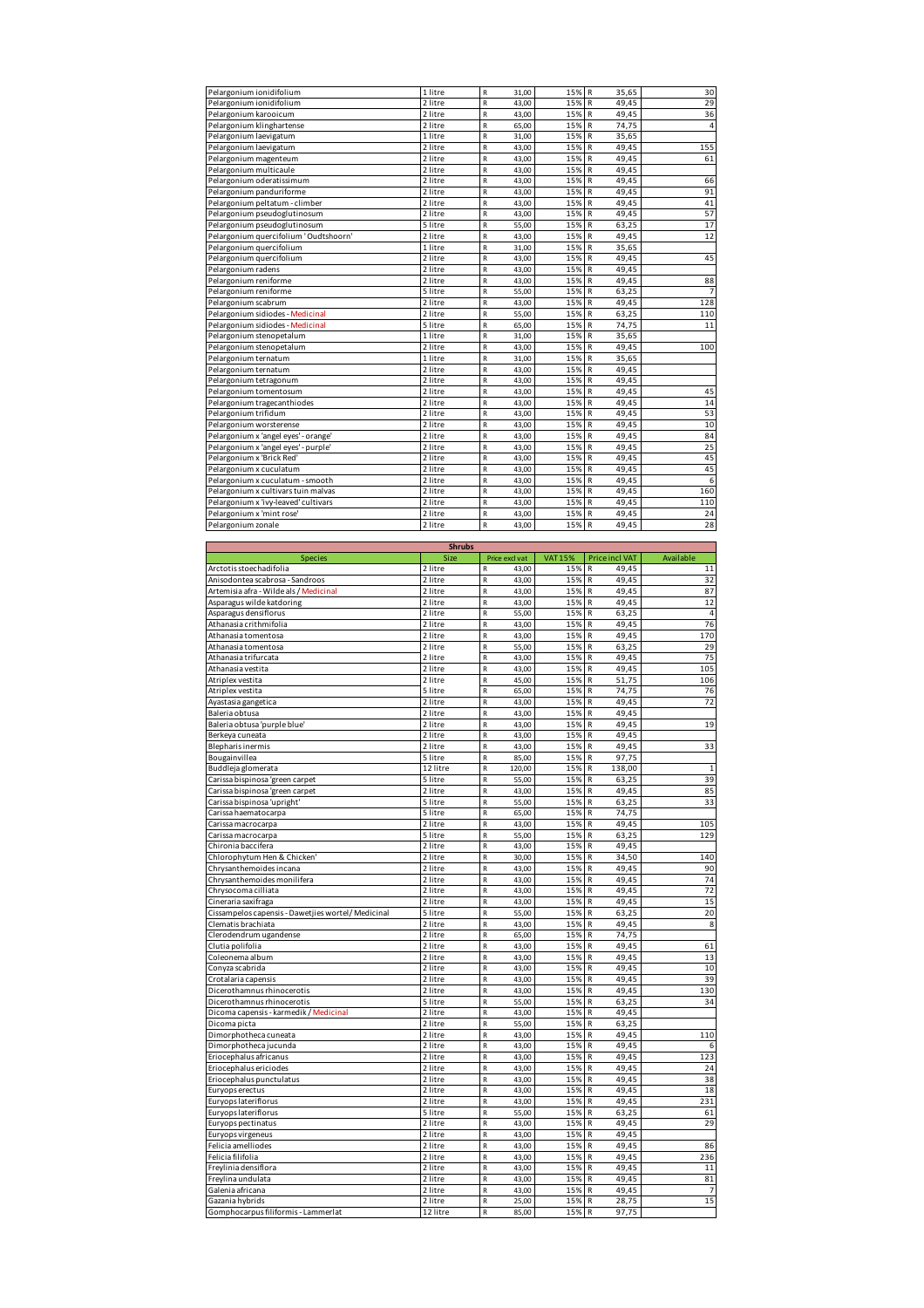| Gomphocarpus filiformis - Lammerlat                                       | 5 litre            | R<br>65,00                                     | 15%                   | 74,75<br>R                                     |                      |
|---------------------------------------------------------------------------|--------------------|------------------------------------------------|-----------------------|------------------------------------------------|----------------------|
| Helichrysum crispum                                                       | 2 litre            | R<br>43,00                                     | 15%                   | 49,45<br>R                                     | 76                   |
| Helichrysum hamulosum<br>Helichrysum petiolare - Kooigoed / Medicinal     | 2 litre<br>2 litre | R<br>43,00<br>R<br>43,00                       | 15%<br>15%            | 49,45<br>R<br>R<br>49,45                       | 68<br>62             |
| Helichrysum splendidum                                                    | 2 litre            | $\mathsf R$<br>43,00                           | 15%                   | R<br>49,45                                     | 30                   |
| Helichrysum rosum                                                         | 2 litre            | R<br>43,00                                     | 15%                   | R<br>49,45                                     | 65                   |
| Helichrysum zeyheri                                                       | 2 litre            | R<br>43,00                                     | 15%                   | 49,45<br>R                                     |                      |
| Hermannia althaefolia                                                     | 2 litre            | R<br>43,00                                     | 15%                   | 49,45<br>R                                     | 24                   |
| Hermannia desertortum<br>Hermannia filifolia                              | 2 litre<br>2 litre | $\mathsf R$<br>43,00<br>$\mathsf R$<br>43,00   | 15%<br>15%            | R<br>49,45<br>R<br>49,45                       | $\overline{4}$<br>35 |
| Hermania flamulosa                                                        | 2 litre            | $\mathsf R$<br>43,00                           | 15%                   | 49,45<br>R                                     |                      |
| Hermannia grandiflora                                                     | 2 litre            | R<br>43,00                                     | 15%                   | 49,45<br>R                                     |                      |
| Hermannia pulverata                                                       | 2 litre            | $\mathsf R$<br>43,00                           | 15%                   | R<br>49,45                                     | 11                   |
| Hermannia pulchella                                                       | 2 litre            | $\mathsf R$<br>43,00                           | 15%                   | R<br>49,45                                     |                      |
| Hermannia saccifera                                                       | 2 litre            | R<br>43,00                                     | 15%                   | 49,45<br>R                                     | 64                   |
| Hibiscus aethiopica                                                       | 5 litre            | R<br>43,00                                     | 15%                   | R<br>49,45                                     | 9<br>$\overline{4}$  |
| Hirpicium alienatum<br>Hypoestes aristata - pink                          | 2 litre<br>2 litre | $\mathsf R$<br>43,00<br>$\mathsf R$<br>43,00   | 15%<br>15%            | R<br>49,45<br>49,45<br>R                       | 48                   |
| Hypoestes aristata - white                                                | 2 litre            | R<br>43,00                                     | 15%                   | 49,45<br>R                                     | 19                   |
| Jasmine climbing-exotic sp                                                | 2 litre            | R<br>43,00                                     | 15%                   | 49,45<br>R                                     | 37                   |
| Jasminum multipartitum                                                    | 2 litre            | $\mathsf R$<br>43,00                           | 15%                   | R<br>49,45                                     | $\overline{4}$       |
| Lasiospermum bipinnatum                                                   | 2 litre            | $\mathsf R$<br>25,00                           | 15%                   | R<br>28,75                                     |                      |
| Leonotis leonurus 'orange' - Wilde dagga / Medicinal                      | 2 litre            | R<br>43,00                                     | 15%                   | 49,45<br>R<br>49,45                            | $\overline{2}$<br>90 |
| Leonotis leonurus 'white'<br>Leonotis ocymifolia - Klip dagga / Medicinal | 2 litre<br>2 litre | R<br>43,00<br>R<br>43,00                       | 15%<br>15%            | R<br>49,45<br>R                                | $\overline{7}$       |
| Leysera gnaphaloides                                                      | 2 litre            | $\mathsf R$<br>30,00                           | 15%                   | R<br>34,50                                     | 50                   |
| Limonium perigrinum                                                       | 5 litre            | R<br>55,00                                     | 15%                   | R<br>63,25                                     |                      |
| Macledium relhanioides                                                    | 5 litre            | R<br>65,00                                     | 15%                   | 74,75<br>R                                     |                      |
| Manochlamys albicans                                                      | 2 litre            | R<br>43,00                                     | 15%                   | 49,45<br>R                                     |                      |
| Manochlamys albicans                                                      | 5 litre            | $\mathsf R$<br>55,00                           | 15%                   | R<br>63,25                                     | 71                   |
| Melianthus comusus - Kruidtjie roer my nie / Medicinal                    | 2 litre<br>2 litre | $\mathsf R$<br>43,00<br>$\mathsf R$            | 15%                   | R<br>49,45<br>49,45<br>R                       | 44<br>47             |
| Mendora juncea<br>Oedera genistifolia                                     | 2 litre            | 43,00<br>R<br>43,00                            | 15%<br>15%            | 49,45<br>R                                     | 23                   |
| Oedera sqaurosa                                                           | 2 litre            | R<br>43,00                                     | 15%                   | R<br>49,45                                     | 6                    |
| Osteospermum sinuatum                                                     | 2 litre            | $\mathsf R$<br>43,00                           | 15%                   | R<br>49,45                                     | 60                   |
| Nenax microphylla                                                         | 2 litre            | R<br>43,00                                     | 15%                   | R<br>49,45                                     | 16                   |
| Pegolettia baccharidifolia - Heuningdou / Medicinal                       | 2 litre            | R<br>43,00                                     | 15%                   | R<br>49,45                                     | 31                   |
| Pegolettia baccharidifolia - Heuningdou / Medicinal                       | 5 litre            | $\mathsf R$<br>55,00                           | 15%                   | R<br>63,25                                     | 6                    |
| Pentzia dentata<br>Pentzia elegans                                        | 2 litre<br>2 litre | $\mathsf R$<br>43,00<br>R<br>43,00             | 15%<br>15%            | R<br>49,45<br>49,45<br>R                       | 270<br>200           |
| Pentzia incana                                                            | 2 litre            | R<br>25,00                                     | 15%                   | 28,75<br>R                                     | 124                  |
| Plectranthus assorted                                                     | 2 litre            | R<br>43,00                                     | 15%                   | R<br>49,45                                     | 38                   |
| Plectranthus chimimba                                                     | 2 litre            | $\mathsf R$<br>43,00                           | 15%                   | R<br>49,45                                     | $\overline{4}$       |
| Plectranthus madagascariensis                                             | 2 litre            | R<br>43,00                                     | 15%                   | R<br>49,45                                     | 6                    |
| Plumbago auriculata 'dark blue'                                           | 5 litre            | R<br>65,00                                     | 15%                   | 74,75<br>R                                     | 5                    |
| Plumbago auriculata 'light blue'                                          | 2 litre<br>5 litre | R<br>43,00<br>$\mathsf R$                      | 15%                   | R<br>49,45<br>R                                | 38                   |
| Plumbago auriculata 'light blue'<br>Plumbago auriculata 'white'           | 2 litre            | 65,00<br>R<br>43,00                            | 15%<br>15%            | 74,75<br>49,45<br>R                            | 41                   |
| Plumbago tristis                                                          | 2 litre            | R<br>65,00                                     | 15%                   | 74,75<br>R                                     | 33                   |
| Pollichia campestris                                                      | 2 litre            | $\mathsf R$<br>43,00                           | 15%                   | R<br>49,45                                     | 41                   |
| Polygala fruiticosum                                                      | 2 litre            | $\mathsf R$<br>43,00                           | 15%                   | 49,45<br>R                                     | $\overline{7}$       |
|                                                                           |                    |                                                |                       |                                                |                      |
| Polygala myrtifolia                                                       | 2 litre            | $\mathsf R$<br>43,00                           | 15%                   | R<br>49,45                                     | $\overline{2}$       |
| Pteronia adenocarpa                                                       | 2 litre            | $\mathsf R$<br>43,00                           | 15%                   | R<br>49,45                                     | 70                   |
| Pteronia aspalatha ' loxton'                                              | 2 litre            | R<br>43,00                                     | 15%                   | 49,45<br>R                                     |                      |
| Pteronia glauca                                                           | 2 litre            | $\mathsf R$<br>43,00                           | 15%                   | R<br>49,45                                     |                      |
| Pteronia glommerata<br>Pteronia incana                                    | 2 litre<br>2 litre | $\mathsf R$<br>43,00<br>R<br>43,00             | 15%<br>15%            | 49,45<br>R<br>49,45<br>R                       | 15<br>58             |
| Pteronia pallens                                                          | 2 litre            | R<br>43,00                                     | 15%                   | R<br>49,45                                     |                      |
| Pteronia pallens                                                          | 5 litre            | $\mathsf R$<br>55,00                           | 15%                   | R<br>63,25                                     |                      |
| Pteronia viscosa                                                          | 2 litre            | $\mathsf R$<br>43,00                           | 15%                   | R<br>49,45                                     |                      |
| Rhigozum obovatum                                                         | 2 litre            | R<br>43,00                                     | 15%                   | 49,45<br>R                                     | 41                   |
| Rhigozum obovatum                                                         | 5 litre            | R<br>65,00                                     | 15%                   | 74,75<br>R                                     | 119                  |
| Rhoicisus capensis<br>Rhoicisus digitata                                  | 5 litre<br>2 litre | $\overline{\mathsf{R}}$<br>65,00<br>43,00<br>R | 15%<br>15%            | R<br>74,75<br>49,45<br>R                       | 28                   |
| Rose                                                                      | 5 litre            | R<br>65,00                                     | 15%                   | 74,75<br>R                                     |                      |
| Rosenia humilis - dwarf variation                                         | 2 litre            | R<br>43,00                                     | 15%                   | 49,45<br>R                                     | 60                   |
| Rosenia humilis                                                           | 2 litre            | R<br>43,00                                     | 15%                   | R<br>49,45                                     | 49                   |
| Rosenia oppositifolia                                                     | 2 litre            | R<br>43,00                                     | 15%                   | 49,45<br>R                                     |                      |
| Salsola aphylla                                                           | 2 litre            | R<br>43,00                                     | 15%                   | 49,45<br>R                                     | 18                   |
| Salvia africana aurea<br>Salvia 'bees blue'                               | 2 litre<br>2 litre | R<br>43,00<br>R<br>43,00                       | 15%<br>15%            | 49,45<br>R<br>R<br>49,45                       | 230                  |
| Salvia disermas                                                           | 2 litre            | R<br>43,00                                     | 15%                   | R<br>49,45                                     | 32                   |
| Salvia murii                                                              | 2 litre            | R<br>43,00                                     | 15%                   | R<br>49,45                                     | 14                   |
| Salvia namaensis                                                          | 2 litre            | R<br>43,00                                     | 15%                   | R<br>49,45                                     | 139                  |
| Salvia schlecteri                                                         | 2 litre            | R<br>43,00                                     | 15%                   | 49,45<br>R                                     |                      |
| Selago - Purple                                                           | 2 litre            | R<br>43,00                                     | 15%                   | 49,45<br>R                                     | 67                   |
| Selago - White<br>Senecio macroglossus                                    | 2 litre<br>2 litre | R<br>43,00<br>$\mathsf R$<br>43,00             | 15%<br>15%            | 49,45<br>R<br>R<br>49,45                       | 58<br>34             |
| Senecio tamoides - Canary creeper                                         | 2 litre            | R<br>43,00                                     | 15%                   | 49,45<br>R                                     |                      |
| Sericocoma avolans                                                        | 2 litre            | R<br>43,00                                     | 15%                   | R<br>49,45                                     | 58                   |
| Stachys rugosa                                                            | 2 litre            | R<br>43,00                                     | 15%                   | 49,45<br>R                                     |                      |
| Sutherlandia microhylla                                                   | 2 litre            | $\mathsf R$<br>43,00                           | 15%                   | 49,45<br>R                                     |                      |
| Sutherlandia frutescens - Kankerbos / Medicinal                           | 2 litre            | R<br>43,00<br>R                                | 15%<br>15%            | 49,45<br>R<br>R                                | 76                   |
| Strelitzia reginae 'Mandela Gold'<br>Syncarpa recurvata                   | 5 litre<br>2 litre | 160,00<br>R<br>43,00                           | 15%                   | 184,00<br>R<br>49,45                           | 9                    |
| Tecoma capensis                                                           | 10 litre           | R<br>85,00                                     | 15%                   | 97,75<br>R                                     | 19                   |
| Tecoma capensis                                                           | 5 litre            | R<br>55,00                                     | 15%                   | 63,25<br>R                                     |                      |
| Tecoma capensis ORANGE                                                    | 2 litre            | R<br>85,00                                     | 15%                   | R<br>97,75                                     | $\mathbf 1$          |
| Tecoma capensis ORANGE                                                    | 5 litre            | R<br>55,00                                     | 15%                   | R<br>63,25                                     | 16                   |
| Tecoma capensis RED                                                       | 2 litre            | R<br>55,00                                     | 15%                   | 63,25<br>R                                     | 1                    |
| Tecoma capensis YELLOW<br>Tetradenia riparia                              | 5 litre<br>2 litre | R<br>55,00<br>R<br>55,00                       | 15%<br>15%            | 63,25<br>R<br>R<br>63,25                       | $\mathbf 1$<br>23    |
| Thunbergia 'black eye susan'                                              | 2 litre            | R<br>43,00                                     | 15%                   | R<br>49,45                                     |                      |
| Wisteria-creeper                                                          | 5 litre            | $\mathsf R$<br>55,00                           | 15%                   | 63,25<br>R                                     |                      |
| Zygophyllum debile                                                        | 2 litre            | R<br>43,00                                     | 15%                   | R<br>49,45                                     |                      |
| Zygophyllum foetidum                                                      | 5 litre            | R<br>43,00                                     | 15%                   | 49,45<br>R                                     |                      |
| Zygophyllum morgsana                                                      | 5 litre            | R<br>43,00<br>R<br>43,00                       | 15%<br>15%            | R<br>49,45<br>R<br>49,45                       | 3<br>5               |
| Zygophyllum retrofractum                                                  | 2 litre            |                                                |                       |                                                |                      |
|                                                                           | Succulents         |                                                |                       |                                                |                      |
| <b>Species</b><br>Acrodon bellidiformis                                   | Size<br>8 cm pot   | Price excl vat<br>${\sf R}$<br>31,00           | <b>VAT 15%</b><br>15% | <b>Price incl VAT</b><br>$\mathbb{R}$<br>35,65 | Avaiable<br>10       |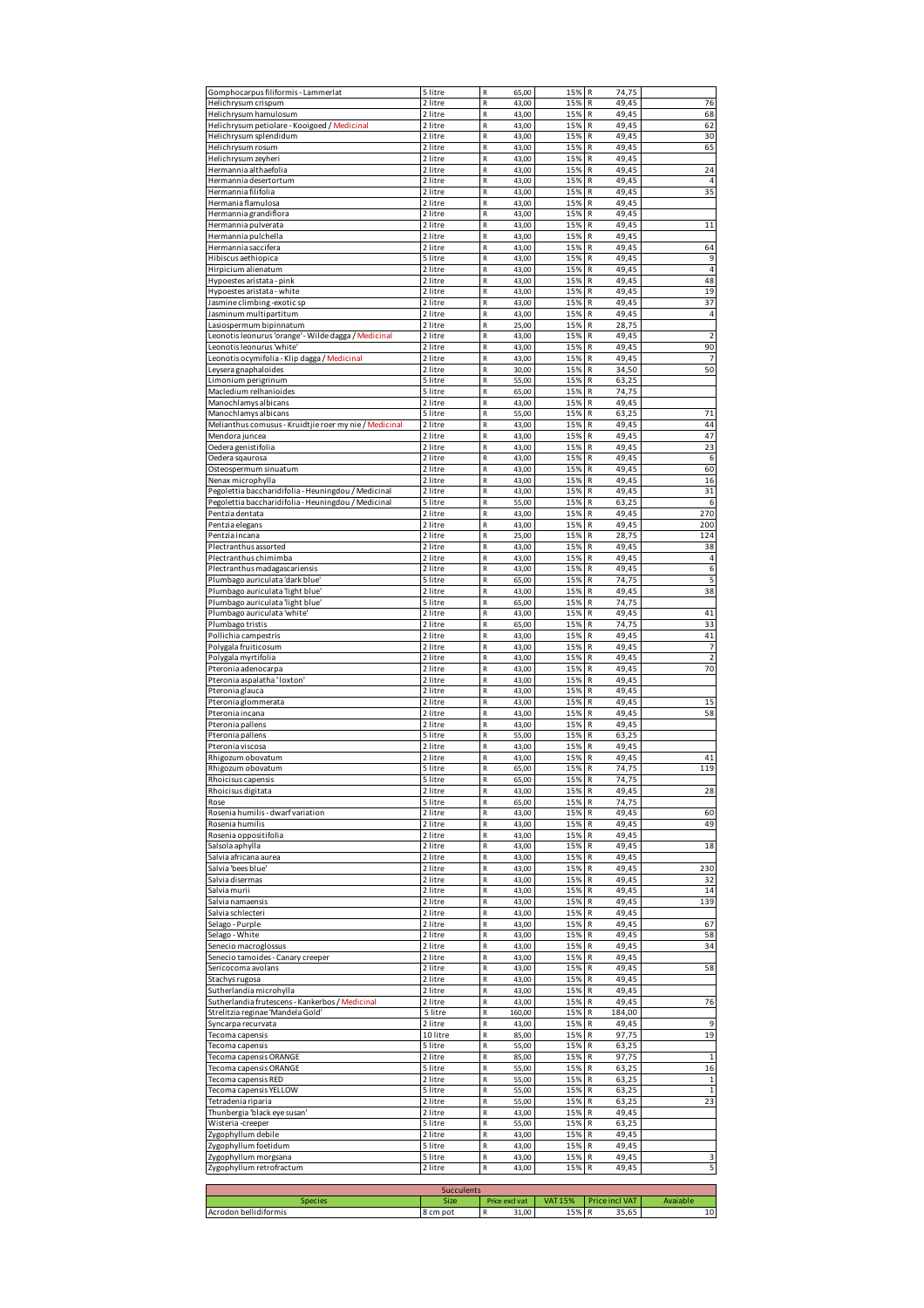| Acrodon bellidiformis                                    | 15 cm pot             | ${\sf R}$<br>43,00                           | 15%        | 49,45<br>R                      | 9                       |
|----------------------------------------------------------|-----------------------|----------------------------------------------|------------|---------------------------------|-------------------------|
| Adromischus caryophyllaceus                              | 8 cm pot              | $\mathsf R$<br>31,00                         | 15%        | R<br>35,65                      | 9                       |
| Adromischus caryophyllaceus                              | 15 cm pot             | $\mathsf R$<br>43,00                         | 15%        | R<br>49,45                      | 9                       |
| Adromischus filicaulis                                   | 15 cm pot             | $\mathsf{R}$<br>43,00                        | 15%        | 49,45<br>R                      | 17                      |
| Adromischus filicaulis                                   | 8 cm pot              | R<br>31,00                                   | 15%        | R<br>35,65                      |                         |
| Adromischus mariana                                      | 8 cm pot              | $\mathsf R$<br>31,00<br>$\mathsf R$          | 15%<br>15% | R<br>35,65<br>R                 |                         |
| Adromischus triflorus<br>Adromischus triflorus           | 8 cm pot<br>15 cm pot | 31,00<br>$\mathsf R$<br>43,00                | 15%        | 35,65<br>R<br>49,45             | 17                      |
| Aloe andongensis                                         | 5 litre               | R<br>55,00                                   | 15%        | 63,25<br>R                      |                         |
| Aloe andongensis                                         | 15 cm pot             | $\mathsf R$<br>43,00                         | 15%        | R<br>49,45                      |                         |
| Aloe arborescens                                         | 2 litre               | $\mathsf R$<br>43,00                         | 15%        | 49,45<br>R                      | 8                       |
| Aloe arborescens                                         | 5 litre               | $\mathsf R$<br>55,00                         | 15%        | R<br>63,25                      | 14                      |
| Aloe arborescens                                         | 10 litre              | R<br>65,00                                   | 15%        | 74,75<br>R                      | 24                      |
| Aloe arborescens                                         | 20 litre              | R<br>85,00                                   | 15%        | 97,75<br>R                      |                         |
| Aloe arborescens                                         | 15 cm pot             | $\mathsf R$<br>43,00                         | 15%        | R<br>49,45                      |                         |
| Aloe aristata                                            | 8 cm pot              | ${\sf R}$<br>31,00                           | 15%        | R<br>35,65<br>49,45             | 16                      |
| Aloe brevifolia<br>Aloe camperi                          | 15 cm pot<br>10 litre | R<br>43,00<br>R<br>65,00                     | 15%<br>15% | R<br>74,75<br>R                 | 9                       |
| Aloe camperi                                             | 2 litre               | $\mathsf R$<br>43,00                         | 15%        | R<br>49,45                      | 11                      |
| Aloe camperi                                             | 5 litre               | $\mathsf R$<br>55,00                         | 15%        | R<br>63,25                      |                         |
| Aloe camperi                                             | 20 litre              | R<br>85,00                                   | 15%        | R<br>97,75                      | 16                      |
| Aloe chabaudii                                           | 5 litre               | R<br>55,00                                   | 15%        | 63,25<br>R                      | 16                      |
| Aloe ciliaris                                            | 10 litre              | $\mathsf R$<br>65,00                         | 15%        | R<br>74,75                      | 36                      |
| Aloe ciliaris                                            | 5 litre               | $\mathsf R$<br>55,00                         | 15%        | R<br>63,25                      | 8                       |
| Aloe ciliaris                                            | 15 cm pot             | $\mathsf{R}$<br>43,00                        | 15%        | 49,45<br>R                      | 17                      |
| Aloe claviflora                                          | 8 cm pot              | R<br>31,00                                   | 15%        | R<br>35,65                      | 9                       |
| Aloe claviflora                                          | 15 cm pot<br>5 litre  | $\mathsf R$<br>43,00                         | 15%        | R<br>49,45                      | 19                      |
| Aloe commixa                                             |                       | $\mathsf R$<br>65,00                         | 15%        | 74,75<br>R                      | 5<br>15                 |
| Aloe dichotoma<br>Aloe ferox - Bitter aalwyn / Medicinal | 2 litre<br>10 litre   | R<br>80,00<br>R<br>120,00                    | 15%<br>15% | R<br>92,00<br>R<br>138,00       | 33                      |
| Aloe ferox                                               | 5 litre               | $\mathsf R$<br>65,00                         | 15%        | R<br>74,75                      | 14                      |
| Aloe ferox                                               | 15 cm pot             | $\mathsf R$<br>43,00                         | 15%        | 49,45<br>R                      |                         |
| Aloe fosteri                                             | 15 cm pot             | $\mathsf R$<br>43,00                         | 15%        | R<br>49,45                      | 20                      |
| Aloe hybrid                                              | 5 litre               | R<br>65,00                                   | 15%        | 74,75<br>R                      | 86                      |
| Aloe longistyla                                          | 15 cm pot             | R<br>43,00                                   | 15%        | 49,45<br>R                      |                         |
| Aloe longistyla                                          | 8 cm pot              | $\mathsf R$<br>31,00                         | 15%        | R<br>35,65                      | $\mathbf{1}$            |
| Aloe juvenna                                             | 15 cm pot             | ${\sf R}$<br>43,00                           | 15%        | R<br>49,45                      | 32                      |
| Aloe maculata                                            | 2 litre               | R<br>43,00                                   | 15%        | 49,45<br>R                      | 12                      |
| Aloe maculata                                            | 5 litre               | R<br>55,00                                   | 15%        | 63,25<br>R                      |                         |
| Aloe marlothii                                           | 10 litre              | $\mathsf R$<br>120,00                        | 15%        | R<br>138,00                     | 3                       |
| Aloe marlothii                                           | 5 litre               | $\mathsf R$<br>65,00                         | 15%        | R<br>74,75                      | 89                      |
| Aloe marlothii                                           | 15 cm pot             | R<br>43,00                                   | 15%        | 49,45<br>R                      |                         |
| Aloe striata - hybrid                                    | 15 cm pot             | R<br>43,00                                   | 15%        | 49,45<br>R                      |                         |
| Aloe striata                                             | 15 cm pot             | $\mathsf R$<br>43,00                         | 15%        | R<br>49,45                      | 14                      |
| Aloe striata                                             | 8 cm pot              | $\mathsf R$<br>31,00                         | 15%        | R<br>35,65                      |                         |
| Aloe striata                                             | 5 litre               | $\mathsf{R}$<br>55,00                        | 15%        | R<br>63,25<br>R                 | 76                      |
| Aloe striatula<br>Aloe tenuor                            | 5 litre<br>12 litre   | R<br>55,00<br>$\mathsf R$<br>65,00           | 15%<br>15% | 63,25<br>R<br>74,75             | $\overline{2}$          |
| Aloe tenuor                                              | 5 litre               | $\mathsf R$<br>43,00                         | 15%        | R<br>49,45                      | 38                      |
| Aloe thraskii                                            | 5 litre               | $\mathsf{R}$<br>55,00                        | 15%        | 63,25<br>R                      | 6                       |
| Aloe thraskii - hybrid                                   | 5 litre               | R<br>55,00                                   | 15%        | R<br>63,25                      |                         |
|                                                          |                       |                                              |            |                                 |                         |
|                                                          |                       |                                              |            |                                 |                         |
| Aloe vera<br>Aloe vera                                   | 10 litre<br>5 litre   | $\mathsf R$<br>65,00<br>$\mathsf R$<br>55,00 | 15%<br>15% | R<br>74,75<br>R<br>63,25        |                         |
| Aloe vera                                                | 2 litre               | $\mathsf R$<br>43,00                         | 15%        | R<br>49,45                      | 66                      |
| Aloe vera                                                | 15 cm pot             | $\mathsf R$<br>43,00                         | 15%        | 49,45<br>R                      | $\mathcal{P}$           |
| Aloe vera                                                | 8 cm pot              | R<br>31,00                                   | 15%        | R<br>35,65                      |                         |
| Aloinopsis rostulata                                     | 8 cm pot              | $\mathsf R$<br>31,00                         | 15%        | R<br>35,65                      |                         |
| Aloinopsis spathulata                                    | 8 cm pot              | ${\sf R}$<br>31,00                           | 15%        | R<br>35,65                      | 8                       |
| Aloinopsis spathulata                                    | 15 cm pot             | R<br>43,00                                   | 15%        | 49,45<br>R                      | 9                       |
| Anacampseros albidiflora                                 | 8 cm pot              | R<br>31,00                                   | 15%        | 35,65<br>R                      |                         |
| Anacampseros filamentosa                                 | 8 cm pot              | $\mathsf{R}$<br>31,00                        | 15%        | 35,65<br>R                      | 15                      |
| Anacampseros rufescens                                   | 15 cm pot             | $\mathsf R$<br>43,00                         | 15%        | R<br>49,45                      | 20                      |
| Anacampseros rufescens                                   | 8 cm pot              | 31,00                                        | 15%        | R<br>35,65                      | 50                      |
| Anacampseros subnuda                                     | 8 cm pot              | R<br>31,00                                   | 15%        | R<br>35,65                      |                         |
| Anacampseros subnuda<br>Anacampseros telephiastrum       | 15 cm pot             | ${\sf R}$<br>43,00<br>${\sf R}$              | 15%        | ${\sf R}$<br>49,45<br>${\sf R}$ | 8<br>9                  |
| Astroloba herrei                                         | 8 cm pot<br>8 cm pot  | 31,00<br>$\mathsf R$<br>31,00                | 15%<br>15% | 35,65<br>35,65<br>R             |                         |
| Astroloba herrei                                         | 15 cm pot             | R<br>43,00                                   | 15%        | R<br>49,45                      | 12                      |
| Antimima bina                                            | 8 cm pot              | ${\sf R}$<br>31,00                           | 15%        | ${\sf R}$<br>35,65              |                         |
| Antimima bina                                            | 15 cm pot             | ${\sf R}$<br>43,00                           | 15%        | 49,45<br>R                      | 52                      |
| Antimima piscodora                                       | 8 cm pot              | R<br>31,00                                   | 15%        | R<br>35,65                      | 110                     |
| Antimima piscodora                                       | 15 cm pot             | R<br>43,00                                   | 15%        | 49,45<br>R                      | 9                       |
| Argyroderma congregatum                                  | 8 cm pot              | R<br>70,00                                   | 15%        | ${\sf R}$<br>80,50              | $\overline{7}$          |
| Argyroderma delaetii                                     | 8 cm pot              | ${\sf R}$<br>70,00                           | 15%        | ${\sf R}$<br>80,50              | 54                      |
| Aridaria noctiflora                                      | 2 litre               | ${\sf R}$<br>43,00                           | 15%        | R<br>49,45                      | 65                      |
| Bijlia dilitata                                          | 8 cm pot              | R<br>70,00                                   | 15%        | 80,50<br>R                      | 210                     |
| Bijlia dilitata                                          | 15 cm pot             | ${\sf R}$<br>120,00                          | 15%        | 138,00<br>R                     | 13                      |
| Braunsia gemminata                                       | 15 cm pot             | ${\sf R}$<br>43,00                           | 15%        | $\mathsf{R}$<br>49,45           | 24<br>$\overline{4}$    |
| Bulbine succulenta<br><b>Bulbine frutescens</b>          | 15 cm pot<br>5 litre  | ${\sf R}$<br>43,00<br>R<br>55,00             | 15%<br>15% | R<br>49,45<br>63,25<br>R        |                         |
| <b>Bulbine frutescens</b>                                | 2 litre               | R<br>43,00                                   | 15%        | 49,45<br>R                      | 20                      |
| Caputia tomentosa                                        | 8 cm pot              | $\mathsf R$<br>31,00                         | 15%        | ${\sf R}$<br>35,65              | $\overline{2}$          |
| Caputia tomentosa                                        | 15 cm pot             | ${\sf R}$<br>43,00                           | 15%        | R<br>49,45                      | $\overline{\mathbf{c}}$ |
| Carpobrotus species - Open rooted                        | open root             | 5,00<br>${\sf R}$                            | 15%        | 5,75<br>R                       |                         |
| Cephalophyllum alstonii                                  | 8 cm pot              | R<br>31,00                                   | 15%        | R<br>35,65                      | 12                      |
| Cephalophyllum alstonii                                  | 15 cm pot             | ${\sf R}$<br>43,00                           | 15%        | ${\sf R}$<br>49,45              | 23                      |
| Cephalophyllum -creeping                                 | 15 cm pot             | ${\sf R}$<br>43,00                           | 15%        | ${\sf R}$<br>49,45              |                         |
| Cephalophyllum subulatoides                              | 15 cm pot             | $\mathsf R$<br>43,00                         | 15%        | 49,45<br>R                      | 28                      |
| Cephalophyllum subulatoides                              | 8 cm pot              | R<br>31,00                                   | 15%        | R<br>35,65                      | 26                      |
| Cephalophyllum purpureo alba                             | 15 cm pot             | ${\sf R}$<br>43,00                           | 15%        | ${\sf R}$<br>49,45              | 10                      |
| Cephalopyllum speciosum                                  | 15 cm pot             | ${\sf R}$<br>43,00                           | 15%        | 49,45<br>R                      | 9                       |
| Cephalophyllum framesii                                  | 15 cm pot             | R<br>43,00                                   | 15%        | 49,45<br>R                      | 32                      |
| Cephalopyllum sp                                         | 15 cm pot             | R<br>43,00                                   | 15%        | 49,45<br>R                      | 18                      |
| Cerochlamys pachyphylla                                  | 15 cm pot             | R<br>120,00                                  | 15%        | ${\sf R}$<br>138,00             | 22                      |
| Ceropegia africana                                       | 15 cm pot             | ${\sf R}$<br>43,00<br>${\sf R}$              | 15%<br>15% | 49,45<br>${\sf R}$<br>R         |                         |
| Ceropegia ampliata<br>Ceropegia ampliata                 | 8 cm pot<br>15 cm pot | 31,00<br>R<br>55,00                          | 15%        | 35,65<br>63,25<br>R             | 5                       |
| Ceropegia fimbriata                                      | 15 cm pot             | ${\sf R}$<br>43,00                           | 15%        | 49,45<br>R                      | 3                       |
| Ceropegia radicans                                       | 15 cm pot             | ${\sf R}$<br>43,00                           | 15%        | 49,45<br>$\mathsf{R}$           | 5                       |
| Chasmatophyllum musculinum                               | 8 cm pot              | ${\sf R}$<br>31,00                           | 15%        | R<br>35,65                      | 66                      |
| Chasmatophyllum musculinum<br>Cheiridopsis denticulata   | 15 cm pot             | ${\sf R}$<br>43,00<br>R                      | 15%<br>15% | 49,45<br>R<br>R<br>35,65        | 34<br>129               |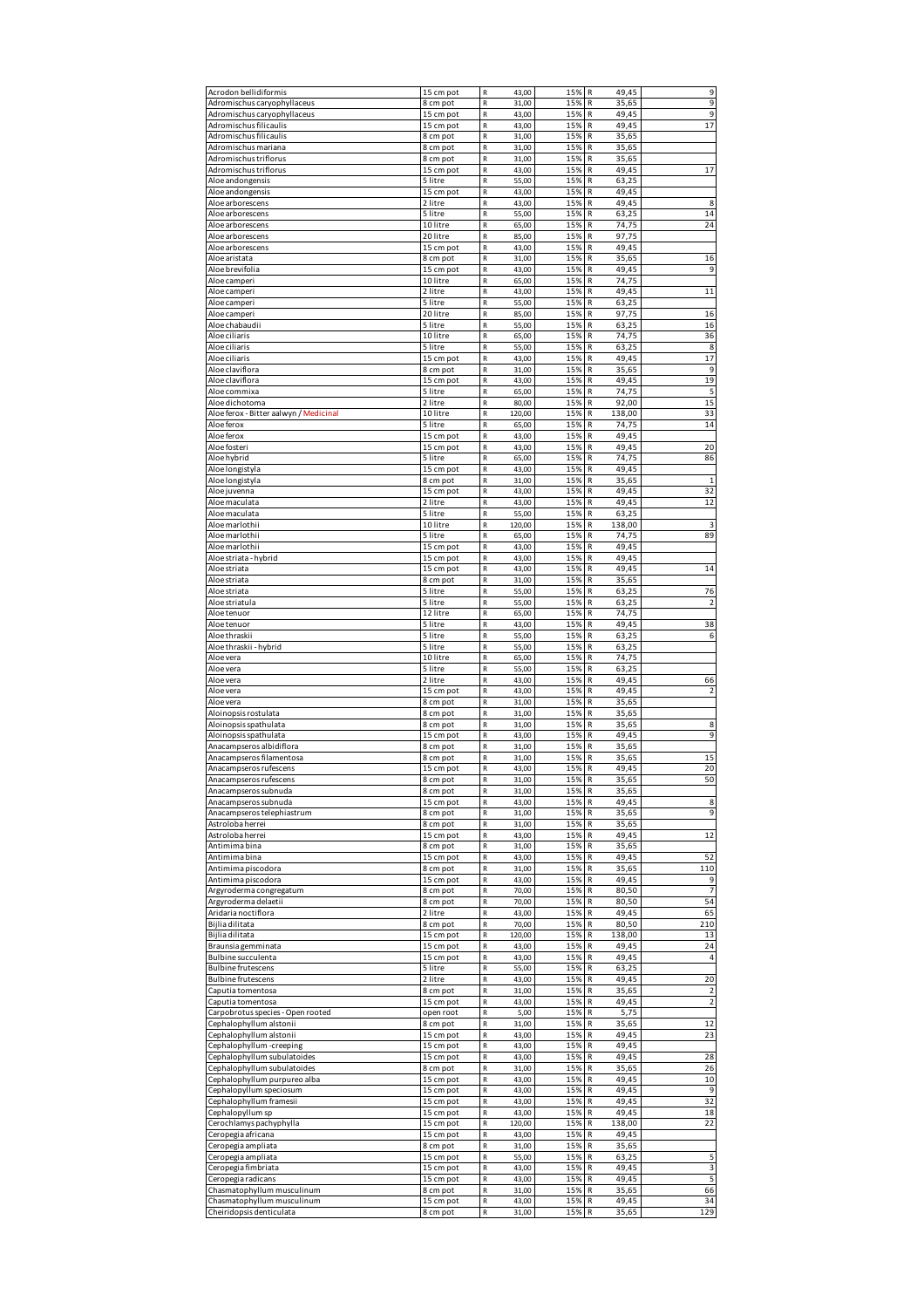| Cheiridopsis denticulata                             | 15 cm pot              | R<br>43,00                          | 15%        | 49,45<br>R               | 16                      |
|------------------------------------------------------|------------------------|-------------------------------------|------------|--------------------------|-------------------------|
| Cheiridopsis schlechteri                             | 8 cm pot               | R<br>31,00                          | 15%        | R<br>35,65               | 17                      |
| Cheiridopsis schlechteri                             | 15 cm pot              | $\mathsf R$<br>43,00                | 15%        | R<br>49,45               | 10                      |
| Cheirodipsis cigaretifera                            | 15 cm pot              | $\mathsf R$<br>43,00                | 15%        | 49,45<br>R               | 6                       |
| Conophytum truncatum                                 | 8 cm pot               | R<br>65,00                          | 15%        | R<br>74,75               | $\overline{\mathbf{c}}$ |
| Conophytum sp                                        | 8 cm pot               | R<br>65,00                          | 15%        | R<br>74,75               | $\overline{4}$          |
| Cotyledon orbiculata                                 | 10 litre               | $\overline{\mathsf{R}}$<br>65,00    | 15%        | 74,75<br>R               | 12                      |
| Cotyledon orbiculata                                 | 5 litre                | $\mathsf R$<br>55,00                | 15%        | R<br>63.25               | 18                      |
| Cotyledon orbiculata                                 | 15 cm pot              | R<br>43,00                          | 15%        | R<br>49,45               | 32                      |
| Cotyledon orbiculata                                 | 19 cm pot              | R<br>55,00                          | 15%        | R<br>63,25               | 14                      |
| Cotyledon orbiculata                                 | 8 cm pot               | R<br>31,00                          | 15%        | R<br>35,65               | 5                       |
| Cotyledon orbiculata -narrow leaf                    | 2 litre                | $\mathsf R$<br>43,00                | 15%        | 49,45<br>R               | 10                      |
| Cotyledon orbiculata takbok                          | 2 litre                | $\mathsf R$<br>43,00                | 15%        | 49,45<br>R               |                         |
| Cotyledon pappilosa                                  | 8 cm pot               | R<br>31,00                          | 15%        | R<br>35,65               | 8                       |
| Cotyledon pappilosa                                  | 15 cm pot              | R<br>43,00                          | 15%        | R<br>49,45               | 10                      |
| Cotyledon tomentosum                                 | 8 cm pot               | R<br>31,00                          | 15%        | R<br>35,65               |                         |
| Cotyledon tomentosum                                 | 15 cm pot              | R<br>43,00                          | 15%        | R<br>49.45               |                         |
| Cotyledon woodii                                     | 8 cm pot               | R<br>31,00                          | 15%        | R<br>35,65               |                         |
| Cotyledon woodii                                     | 15 cm pot              | R<br>43,00                          | 15%        | 49,45<br>R               | $\overline{4}$          |
| Crassula aborescens                                  | 2 litre                | $\mathsf R$<br>43,00                | 15%        | R<br>49,45               | 13                      |
| Crassula aborescens                                  | 15 cm pot              | R<br>43,00                          | 15%        | 49,45<br>R               | 40                      |
| Crassula arborescens                                 | 19 cm pot              | R<br>65,00                          | 15%        | 74,75<br>R               | $\overline{2}$          |
| Crassula capitella<br>Crassula capitella             | 15 cm pot              | R<br>43,00<br>$\mathsf R$<br>31,00  | 15%<br>15% | R<br>49,45<br>R<br>35,65 | 20                      |
| Crassula coralina                                    | 8 cm pot<br>8 cm pot   | $\mathsf R$<br>31,00                | 15%        | R<br>35,65               |                         |
| Crassula cotyledonis                                 | 8 cm pot               | R<br>31,00                          | 15%        | R<br>35,65               |                         |
| Crassula deltiodea                                   | 15 cm pot              | R<br>43,00                          | 15%        | R<br>49,45               | 39                      |
| Crassula deltiodea                                   | 8 cm pot               | $\mathsf R$<br>31,00                | 15%        | R<br>35,65               |                         |
| Crassula falcata - Red flower                        | 15 cm pot              | $\mathsf R$<br>43,00                | 15%        | R<br>49,45               | 8                       |
| Crassula multicava                                   | 15 cm pot              | R<br>43,00                          | 15%        | R<br>49.45               | 13                      |
| Crassula muscosa                                     | 15 cm pot              | R<br>43,00                          | 15%        | R<br>49,45               | 29                      |
| Crassula ovata                                       | 20 litre               | $\mathsf R$<br>150,00               | 15%        | R<br>172,50              |                         |
| Crassula ovata                                       | 5 litre                | $\mathsf R$<br>65,00                | 15%        | 74,75<br>R               |                         |
| Crassula ovata                                       | 8 cm pot               | R<br>31,00                          | 15%        | 35,65<br>R               | 10                      |
| Crassula ovata                                       | 15 cm pot              | R<br>43,00                          | 15%        | 49,45<br>R               |                         |
| Crassula perfoliata coccinea - Red flower            | 8 cm pot               | R<br>31,00                          | 15%        | R<br>35,65               | 10                      |
| Crassula perfoliata coccinea - Red flower            | 15 cm pot              | R<br>43,00                          | 15%        | R<br>49,45               | 8                       |
| Crassula perfoliata - White flower                   | 15 cm pot              | R<br>43,00                          | 15%        | R<br>49.45               | $\overline{7}$          |
| Crassula perforata - sosaties                        | 8 cm pot               | R<br>31,00                          | 15%        | R<br>35,65               | 18                      |
| Crassula perforata - sosaties                        | 15 cm pot              | R<br>43,00                          | 15%        | R<br>49,45               | 84                      |
| Crassula pyramidalis                                 | 8 cm pot               | $\mathsf R$<br>31,00                | 15%        | R<br>35,65               | $\overline{4}$          |
| Crassula rogersii                                    | 8 cm pot               | R<br>31,00                          | 15%        | R<br>35,65               | 22                      |
| Crassula rogersii                                    | 15 cm pot              | R<br>43,00                          | 15%        | 49,45<br>R               | 8                       |
| Crassula rubicaulis                                  | 15 cm pot              | $\mathsf R$<br>43,00                | 15%        | R<br>49,45               | 27                      |
| Crassula rubicaulis                                  | 8 cm pot               | $\mathsf R$<br>31,00                | 15%        | R<br>35,65               |                         |
| Crassula rupestris subsp. manieriana                 | 8 cm pot               | $\mathsf R$<br>31,00                | 15%        | R<br>35,65               | 35                      |
| Crassula rupestris subsp. manieriana                 | 15 cm pot              | R<br>43,00                          | 15%        | R<br>49,45               | 18                      |
| Crassula sarcoccaulis                                | 8 cm pot               | R<br>31,00                          | 15%        | R<br>35,65               | 51                      |
| Crassula sarcoccaulis                                | 15 cm pot              | $\mathsf R$<br>43,00<br>$\mathsf R$ | 15%<br>15% | R<br>49,45<br>49,45      | 20<br>8                 |
| Crassula setulosa                                    | 15 cm pot              | 43,00                               | 15%        | R<br>R<br>49,45          | 56                      |
| Crassula tetragona                                   | 15 cm pot<br>15 cm pot | R<br>43,00<br>R                     |            | R<br>49,45               | 34                      |
|                                                      |                        |                                     |            |                          |                         |
| Curio rowleanus                                      |                        | 43,00                               | 15%        |                          |                         |
| Cylindrophyllum tugwelliae                           | 8 cm pot               | $\mathsf R$<br>31,00                | 15%        | R<br>35,65               | 69                      |
| Cylindrophyllum tugwelliae                           | 15 cm pot              | $\mathsf R$<br>43,00                | 15%        | 49,45<br>R               | 48                      |
| Delianthe peersii                                    | 8 cm pot               | R<br>31,00                          | 15%        | 35,65<br>R               | 100                     |
| Delosperma cooperi                                   | 15 cm pot              | R<br>43,00<br>R                     | 15%<br>15% | 49,45<br>R<br>R          |                         |
| Delopsperma echinata<br>Drosanthemum hispidum        | 15 cm pot<br>15 cm pot | 43,00<br>R<br>43,00                 | 15%        | 49,45<br>R<br>49,45      | 21                      |
| Drosanthemum-ladismith                               | 2 litre                | R<br>43,00                          | 15%        | 49,45<br>R               |                         |
| Drosanthemum lique                                   | 2 litre                | R<br>43,00                          | 15%        | R<br>49,45               | 22                      |
| Drosanthemum praecultum                              | 2 litre                | $\mathsf R$<br>43,00                | 15%        | 49,45<br>R               |                         |
| Drosanthemum speciosum - red                         | 2 litre                | $\mathsf R$<br>43,00                | 15%        | R<br>49,45               |                         |
| Drosanthemum vespertinum                             | 2 litre                | 43,00                               | 15%        | R<br>49,45               |                         |
| Duvalia reclinata                                    | 8 cm pot               | R<br>31,00                          | 15%        | R<br>35,65               | $\sqrt{4}$              |
| Euphorbia caput -medusae                             | 8 cm pot               | R<br>43,00                          | 15%        | ${\sf R}$<br>49,45       |                         |
| Euphorbia caput -medusae                             | 15 cm pot              | R<br>43,00                          | 15%        | R<br>49,45               | $\overline{2}$          |
| Euphorbia braunsii                                   | 15 cm pot              | $\mathsf R$<br>43,00                | 15%        | 49,45<br>R               | 4                       |
| Euphorbia burmanii                                   | 8 cm pot               | R<br>31,00                          | 15%        | R<br>35,65               |                         |
| Euphorbia burmanii                                   | 15 cm pot              | R<br>43,00                          | 15%        | R<br>49,45               |                         |
| Euphorbia enopla                                     | 8 cm pot               | R<br>31,00                          | 15%        | R<br>35,65               | 2                       |
| Euphorbia enopla                                     | 15 cm pot              | R<br>43,00                          | 15%        | 49,45<br>R               |                         |
| Euphorbia ephedroides                                | 15 cm pot              | R<br>43,00                          | 15%        | 49,45<br>R               | 7                       |
| Euphorbia ferox                                      | 15 cm pot              | R<br>43,00                          | 15%        | R<br>49,45               |                         |
| Euphorbia ingens                                     | 5 litre                | R<br>55,00                          | 15%        | R<br>63,25               | $\overline{4}$          |
| Euphorbia ingens                                     | 15 cm pot<br>5 litre   | R<br>43,00                          | 15%        | 49,45<br>R<br>R          | $\overline{7}$          |
| Euphorbia mauritanica                                | 2 litre                | R<br>65,00<br>R<br>43,00            | 15%<br>15% | 74,75<br>49,45<br>R      |                         |
| Euphorbia mauritanica<br>Euphorbia pseudoglobosa     | 8 cm pot               | R<br>65,00                          | 15%        | R<br>74,75               | $\mathbf 2$             |
| Euphorbia pseudoglobosa                              | 15 cm pot              | R<br>140,00                         | 15%        | R<br>161,00              |                         |
| Euphorbia succulenta                                 | 19 cm pot              | R<br>55,00                          | 15%        | 63,25<br>R               | 9                       |
| Euphorbia succulenta                                 | 15 cm pot              | R<br>43,00                          | 15%        | R<br>49,45               | 5                       |
| Euphorbia tirucalli                                  | 15 cm pot              | R<br>43,00                          | 15%        | 49,45<br>R               | 8                       |
| Euphorbia tirucalli                                  | 5 litre                | R<br>55,00                          | 15%        | R<br>63,25               | 72                      |
| Faucaria bossheana                                   | 8 cm pot               | R<br>31,00                          | 15%        | R<br>35,65               | $\overline{2}$          |
| Faucaria bossheana                                   | 15 cm pot              | R<br>43,00                          | 15%        | 49,45<br>R               | 3                       |
| Faucaria tuberculosa                                 | 8 cm pot               | R<br>31,00                          | 15%        | 35,65<br>R               |                         |
| Faucaria tuberculosa                                 | 15 cm pot              | R<br>43,00                          | 15%        | R<br>49,45               |                         |
| Fockea camaru - Kambroo                              | 8 cm pot               | $\mathsf R$<br>65,00                | 15%        | 74,75<br>R               |                         |
| Fockea edulis                                        | 15 cm pot              | R<br>140,00                         | 15%        | R<br>161,00              | $\mathbf 2$             |
| Gasteria acinacifolia                                | 8 cm pot               | R<br>31,00                          | 15%        | 35,65<br>R               |                         |
| Gasteria bicolor                                     | 15 cm pot              | R<br>43,00                          | 15%        | R<br>49,45               | 6                       |
| Gasteria bicolor                                     | 8 cm pot               | $\mathsf R$<br>31,00                | 15%        | R<br>35,65               | 12                      |
| Gasteria brachyphylla                                | 8 cm pot               | R<br>31,00<br>R                     | 15%        | 35,65<br>R<br>R          | 3                       |
| Glottiphyllum carnosum                               | 15 cm pot              | 43,00                               | 15%        | 49,45                    |                         |
| Glottiphyllum depressum                              | 8 cm pot               | R<br>31,00<br>R                     | 15%<br>15% | R<br>35,65<br>R<br>49,45 | 23<br>$\overline{4}$    |
| Glottiphyllum depressum<br>Glottiphyllum fergusoniae | 15 cm pot<br>15 cm pot | 43,00<br>R<br>43,00                 | 15%        | 49,45<br>R               | 44                      |
| Glottiphyllum longum                                 | 15 cm pot              | R<br>43,00                          | 15%        | 49,45<br>R               | 63                      |
| Glottiphyllum neili                                  | 8 cm pot               | R<br>31,00                          | 15%        | R<br>35,65               | 26                      |
| Glottiphyllum neili                                  | 15 cm pot              | R<br>43,00                          | 15%        | 49,45<br>R               | 56                      |
| Glottiphyllum nelli<br>Glottiphyllum nelli           | 8 cm pot               | $\mathsf R$<br>31,00<br>R<br>43,00  | 15%<br>15% | 35,65<br>R<br>R<br>49,45 | 22<br>9                 |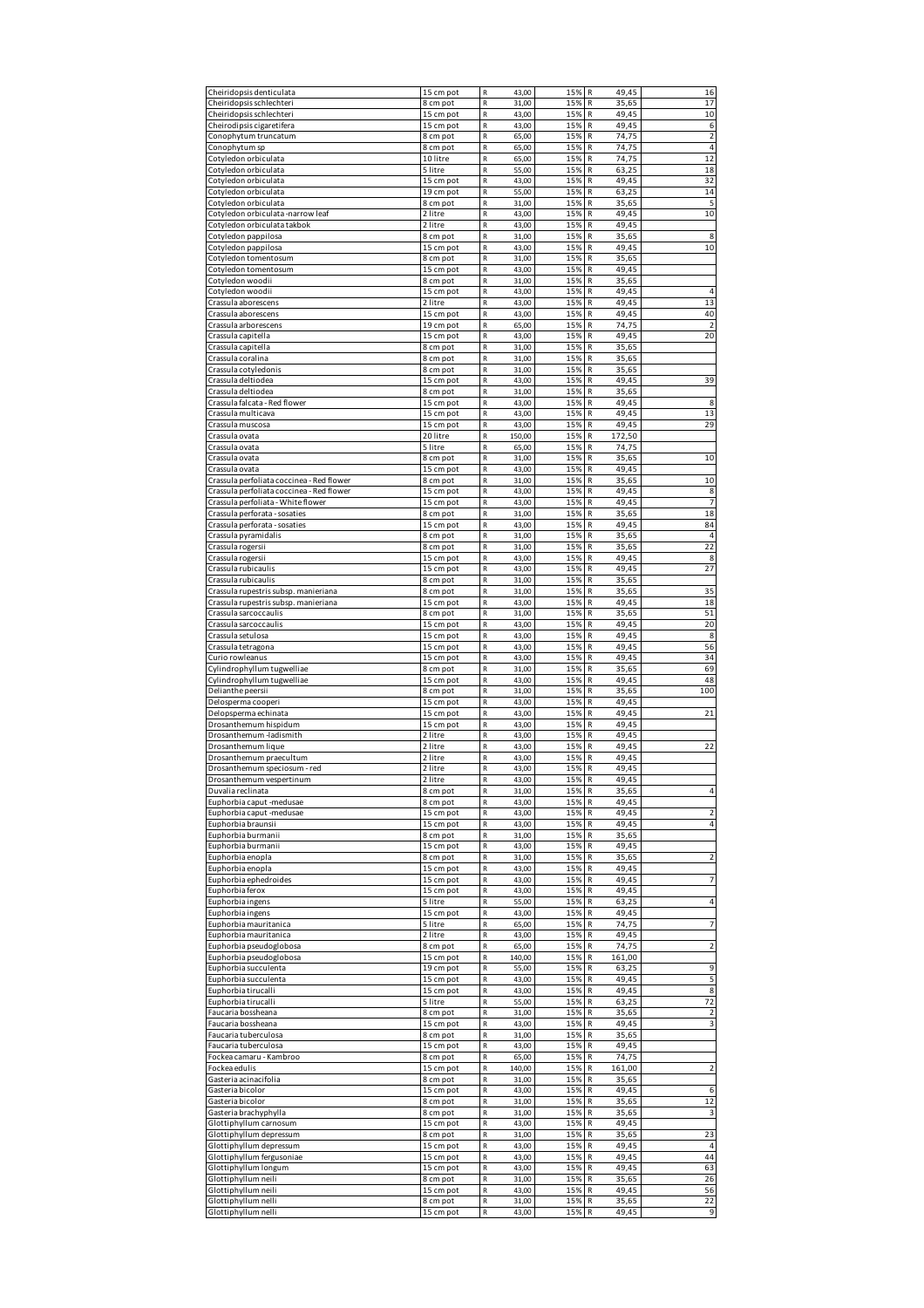| Glottiphyllum reguim                                 | 15 cm pot             | R<br>43,00                                 | 15%        | 49,45<br>R               | 46                      |
|------------------------------------------------------|-----------------------|--------------------------------------------|------------|--------------------------|-------------------------|
| Glottiphyllum suave                                  | 15 cm pot             | ${\sf R}$<br>43,00                         | 15%        | 49,45<br>R               | $\overline{4}$          |
| Glottiphyllum surrectum                              | 15 cm pot             | ${\sf R}$<br>43,00                         | 15%        | R<br>49,45               |                         |
| Gonialoe variegata                                   | 8 cm pot              | $\mathsf R$<br>31,00                       | 15%        | R<br>35,65               | 28                      |
| Gonialoe variegata                                   | 15 cm pot             | $\mathsf R$<br>43,00                       | 15%        | 49,45<br>R               | 42                      |
| Haworthia attenuata                                  | 8 cm pot              | ${\sf R}$<br>31,00                         | 15%        | R<br>35,65               |                         |
| Haworthia coarctata                                  | 8 cm pot              | ${\sf R}$<br>31,00                         | 15%        | R<br>35,65               |                         |
| Haworthia coarctata                                  | 15 cm pot             | ${\sf R}$<br>43,00                         | 15%        | R<br>49,45               |                         |
| Haworthia cymbiformis                                | 8 cm pot              | $\mathsf R$<br>31,00                       | 15%        | R<br>35,65               | $\overline{7}$          |
| Haworthia fasciata                                   | 8 cm pot              | ${\sf R}$<br>31,00                         | 15%        | R<br>35,65               |                         |
| Haworthia kingiana                                   | 15 cm pot             | R<br>43,00                                 | 15%        | R<br>49,45               | 24                      |
| Haworthia reihnwardtii                               | 15 cm pot             | $\mathsf{R}$<br>43,00                      | 15%        | R<br>49,45               |                         |
| Haworthia venosa                                     | 8 cm pot              | ${\sf R}$<br>31,00                         | 15%        | R<br>35,65               | 34                      |
|                                                      | 15 cm pot             | ${\sf R}$                                  | 15%        | R                        | 24                      |
| Haworthia venosa                                     |                       | 43,00<br>${\sf R}$                         | 15%        | 49,45<br>R<br>35,65      |                         |
| Haworthia viscosa<br>Haworthiopsis glauca            | 8 cm pot              | 31,00<br>${\sf R}$                         | 15%        | R<br>35,65               |                         |
|                                                      | 8 cm pot              | 31,00<br>${\sf R}$<br>43,00                | 15%        | R<br>49,45               | 24                      |
| Haworthiopsis glauca<br>Hereroa crassa               | 15 cm pot<br>8 cm pot |                                            | 15%        |                          |                         |
|                                                      |                       | ${\sf R}$<br>31,00                         |            | 35,65<br>R               |                         |
| Hereroa crassa                                       | 15 cm pot             | ${\sf R}$<br>43,00                         | 15%        | 49,45<br>R               | 5                       |
| Hereroa fimbriata                                    | 15 cm pot             | $\mathsf R$<br>43,00                       | 15%        | R<br>49,45               | 11                      |
| Hereroa latepetala                                   | 8 cm pot              | ${\sf R}$<br>31,00                         | 15%        | R<br>35,65               |                         |
| Hereroa latepetala                                   | 15 cm pot             | ${\sf R}$<br>43,00                         | 15%        | R<br>49,45               |                         |
| Hoodia gordonii - Bitter ghaap / Medicinal           | 15 cm pot             | ${\sf R}$<br>140,00                        | 15%        | R<br>161,00              | 3                       |
| Kalanchoe rotundifolia                               | 15 cm pot             | ${\sf R}$<br>43,00                         | 15%        | R<br>49,45               | 12                      |
| Kalanchoe sexangularis                               | 8 cm pot              | ${\sf R}$<br>31,00                         | 15%        | R<br>35,65               | 3                       |
| Kalanchoe sexangularis                               | 15 cm pot             | $\mathsf R$<br>43,00                       | 15%        | R<br>49,45               | $\overline{4}$          |
| Kalanchoe thyrsifolia                                | 8 cm pot              | ${\sf R}$<br>31,00                         | 15%        | R<br>35,65               | 13                      |
| Kalanchoe thyrsifolia                                | 15 cm pot             | ${\sf R}$<br>43,00                         | 15%        | R<br>49,45               | $\overline{\mathbf{c}}$ |
| Kleinia longiflora                                   | 19 cm pot             | ${\sf R}$<br>55,00                         | 15%        | R<br>63,25               | 10                      |
| Kleinia longiflora                                   | 15 cm pot             | $\mathsf R$<br>43,00                       | 15%        | R<br>49,45               | $\overline{2}$          |
| Jacobsonia kolbei                                    | 15 cm pot             | ${\sf R}$<br>43,00                         | 15%        | R<br>49,45               |                         |
| Lampranthus aureus - orange                          | 8 cm pot              | ${\sf R}$<br>31,00                         | 15%        | R<br>35,65               |                         |
| Lampranthus aureus - orange                          | 2 litre               | ${\sf R}$<br>43,00                         | 15%        | R<br>49,45               | 77                      |
| Lampranthus coccineus - red                          | 1 litre               | R<br>31,00                                 | 15%        | R<br>35,65               |                         |
| Lampranthus coccineus - red                          | 2 litre               | ${\sf R}$<br>43,00                         | 15%        | R<br>49,45               | 3                       |
| Lampranthus haworthii                                | 2 litre               | ${\sf R}$<br>43,00                         | 15%        | 49,45<br>R               | 40                      |
| Lampranthus haworthii                                | 1 litre               | ${\sf R}$<br>31,00                         | 15%        | R<br>35,65               |                         |
| Lampranthus-pink                                     | 2 litre               | ${\sf R}$<br>43,00                         | 15%        | R<br>49.45               | 90                      |
| Leipoldtia rosea                                     | 8 cm pot              | ${\sf R}$<br>31,00                         | 15%        | 35,65<br>R               |                         |
| Leipoldtia schultzei                                 | 8 cm pot              | ${\sf R}$<br>31,00                         | 15%        | R<br>35,65               |                         |
| Lithops aucampi                                      | 8 cm pot              | $\mathsf R$<br>65,00                       | 15%        | R<br>74,75               |                         |
| Lithops localis                                      | 8 cm pot              | $\mathsf R$<br>65,00                       | 15%        | R<br>74,75               |                         |
| Lithops otozonensis                                  | 15 cm pot             | R<br>140,00                                | 15%        | R<br>161,00              | $\overline{2}$          |
| Lithops otozonensis                                  | 8 cm pot              | ${\sf R}$<br>65,00                         | 15%        | R<br>74,75               |                         |
| Machairophyllum albidum                              | 8 cm pot              | ${\sf R}$<br>31,00                         | 15%        | R<br>35,65               | 10                      |
| Machairophyllum albidum                              | 15 cm pot             | $\mathsf R$<br>43,00                       | 15%        | R<br>49,45               | 13                      |
| Malephora crocera                                    | 2 litre               | $\mathsf R$<br>43,00                       | 15%        | 49,45<br>R               | 38                      |
| Malephora crocera                                    | Open root             | ${\sf R}$<br>5,00                          | 15%        | 5,75<br>R                |                         |
| Monsonia crassicaule                                 | 19 cm pot             | ${\sf R}$<br>85,00                         | 15%        | R<br>97,75               |                         |
| Monsonia crassicaule                                 | 15 cm pot             | ${\sf R}$<br>55,00                         | 15%        | R<br>63,25               | 3                       |
| Monsona salmoniflora                                 |                       | $\mathsf R$<br>55,00                       | 15%        | R<br>63,25               |                         |
|                                                      | 15 cm pot             |                                            |            |                          | 18                      |
|                                                      |                       |                                            |            |                          |                         |
| Orbea ciliata - Soet ghaap                           | 8 cm pot              | ${\sf R}$<br>31,00                         | 15%        | R<br>35,65               |                         |
| Orbea ciliata                                        | 15 cm pot             | ${\sf R}$<br>43,00                         | 15%        | R<br>49,45               |                         |
| Orbea lutea                                          | 8 cm pot              | $\mathsf{R}$<br>31,00                      | 15%        | R<br>35,65               | 55                      |
| Orbea lutea                                          | 15 cm pot             | $\mathsf R$<br>43,00                       | 15%        | R<br>49,45               |                         |
| Orbea melantha                                       | 15 cm pot             | R<br>43,00                                 | 15%        | R<br>49,45               | 9                       |
| Orbea variegata                                      | 8 cm pot              | ${\sf R}$<br>31,00                         | 15%        | R<br>35,65               | 19                      |
| Orbea variegata                                      | 15 cm pot             | $\mathsf R$<br>43,00                       | 15%        | R<br>49,45               | 53                      |
| Oscularia caulescens                                 | 8 cm pot              | $\mathsf R$<br>31,00                       | 15%        | R<br>35,65               | 6                       |
| Oscularia caulescens                                 | 15 cm pot             | $\mathsf R$<br>43,00                       | 15%        | 49,45<br>R               | 29                      |
| Oscularia deltoidea                                  | 15 cm pot             | R<br>43,00                                 | 15%        | 49,45<br>R               |                         |
| Othonna (white flower)                               | 15 cm pot             | $\mathsf R$<br>43,00                       | 15%        | R<br>49,45               | 10                      |
| Othonna cylindrica - Crassothonna cylindrica         | 15 cm not             | 43.00                                      | 15%        | R<br>49.45               |                         |
| Peersia frithii                                      | 8 cm pot              | $\mathsf R$<br>31,00                       | 15%        | R<br>35,65               | 15                      |
| Peersia frithii                                      | 15 cm pot             | ${\sf R}$<br>43,00                         | 15%        | 49,45<br>R               | 6                       |
| Piaranthus comptus                                   | 8 cm pot              | ${\sf R}$<br>31,00                         | 15%        | R<br>35,65               | 41                      |
| Piaranthus comptus                                   | 15 cm pot             | $\mathsf R$<br>43,00                       | 15%        | R<br>49,45               | $\sqrt{4}$              |
| Piaranthus gemininatus                               | 8 cm pot              | $\mathsf R$<br>31,00                       | 15%        | 35,65<br>R               | 36                      |
| Plectranthus neochilus                               | open root             | ${\sf R}$<br>43,00                         | 15%        | 49,45<br>R               |                         |
| Pleiospilos compactus                                | 8 cm pot              | ${\sf R}$<br>31,00                         | 15%        | R<br>35,65               | 5                       |
| Pleiospilos compactus                                | 15 cm pot             | ${\sf R}$<br>43,00                         | 15%        | R<br>49,45               | 33                      |
| Pleiospilos bolusii                                  | 15 cm pot             | ${\sf R}$<br>140,00                        | 15%        | R<br>161,00              | 15                      |
| Pleiospilos bolusii                                  | 8 cm pot              | ${\sf R}$<br>65,00                         | 15%        | R<br>74,75               | 13                      |
| Pleiospilos nelii                                    | 8 cm pot              | ${\sf R}$<br>65,00                         | 15%        | 74,75<br>R               | 29                      |
| Pleiospilos nelii                                    | 15 cm pot             | ${\sf R}$<br>140,00                        | 15%        | R<br>161,00              | 6                       |
| Portlucaria afra -creeping                           | 2 litre               | $\mathsf R$<br>25,00                       | 15%        | R<br>28,75               | 413                     |
| Portlucaria afra                                     | 1 litre               | R<br>10,00                                 | 15%        | R<br>11,50               |                         |
| Portlucaria afra spekboom                            | 5 litre               | ${\sf R}$<br>43,00                         | 15%        | 49,45<br>R               | 585                     |
| Quaqua arida (marlothii)                             | 8 cm pot              | ${\sf R}$<br>31,00                         | 15%        | R<br>35,65               |                         |
| Quaqua mammilaris                                    | 8 cm pot              | ${\sf R}$<br>31,00                         | 15%        | R<br>35,65               |                         |
| Rabiaea albinota                                     | 8 cm pot              | ${\sf R}$<br>31,00                         | 15%        | 35,65<br>R               | 42                      |
| Rabiaea albinota                                     | 15 cm pot             | ${\sf R}$<br>43,00                         | 15%        | 49,45<br>R               | 3                       |
| Rhombophyllum dolobriforme                           | 8 cm pot              | ${\sf R}$<br>31,00                         | 15%        | R<br>35,65               | 120                     |
| Rhombophyllum dolobriforme                           | 15 cm pot             | ${\sf R}$<br>43,00                         | 15%        | R<br>49,45               | 45                      |
| Ruschia approximata                                  | 15 cm pot             | ${\sf R}$<br>43,00                         | 15%        | 49,45<br>R               | 56                      |
| Ruschia approximata                                  | 19 cm pot             | ${\sf R}$<br>65,00                         | 15%        | 74,75<br>R               |                         |
| Ruschia caroli                                       | 2 litre               | ${\sf R}$<br>43,00                         | 15%        | R<br>49,45               |                         |
| Ruschia crassa                                       | 15 cm pot             | $\mathsf{R}$<br>43,00                      | 15%        | R<br>49,45               |                         |
| Ruschia crassa                                       | 5 litre               | $\mathsf R$<br>55,00                       | 15%        | 63,25<br>R               | 26                      |
| Ruschia jacobseniana                                 | 15 cm pot             | ${\sf R}$<br>43,00                         | 15%        | 49,45<br>R               | 9                       |
| Ruschia karooica                                     | 19 cm pot             | ${\sf R}$<br>65,00                         | 15%        | R<br>74,75               |                         |
| Ruschia karooica                                     | 2 litre               | ${\sf R}$<br>43,00                         | 15%        | R<br>49,45               | 35                      |
| Ruschia lineolata                                    | 15 cm pot             | ${\sf R}$<br>43,00                         | 15%        | 49,45<br>R               |                         |
| Ruschia macowanii                                    | 2 litre               | ${\sf R}$<br>43,00                         | 15%        | 49,45<br>R               | $\overline{7}$          |
| Ruschia maxima                                       | 15 cm pot             | ${\sf R}$<br>43,00                         | 15%        | 49,45<br>R               |                         |
| Ruschia multiflora                                   | 15 cm pot             | ${\sf R}$<br>43,00                         | 15%        | 49,45<br>R               |                         |
| Ruschia spinosa                                      | 8 cm pot              | $\mathsf R$<br>31,00                       | 15%        | R<br>35,65               | 39                      |
| Ruschia spinosa                                      | 15 cm pot             | R<br>43,00                                 | 15%        | R<br>49,45               |                         |
| Ruschia - west coast                                 | 15 cm pot             | ${\sf R}$<br>43,00                         | 15%        | 49,45<br>R               |                         |
| Ruschia - west coast                                 | 8 cm pot              | ${\sf R}$<br>31,00                         | 15%        | R<br>35,65               |                         |
| Sanseveria hyacinthiodes<br>Sanseveria hyacinthiodes | 10 litre<br>5 litre   | ${\sf R}$<br>65,00<br>$\mathsf R$<br>55,00 | 15%<br>15% | R<br>74,75<br>R<br>63,25 | 43<br>$\mathbf 1$       |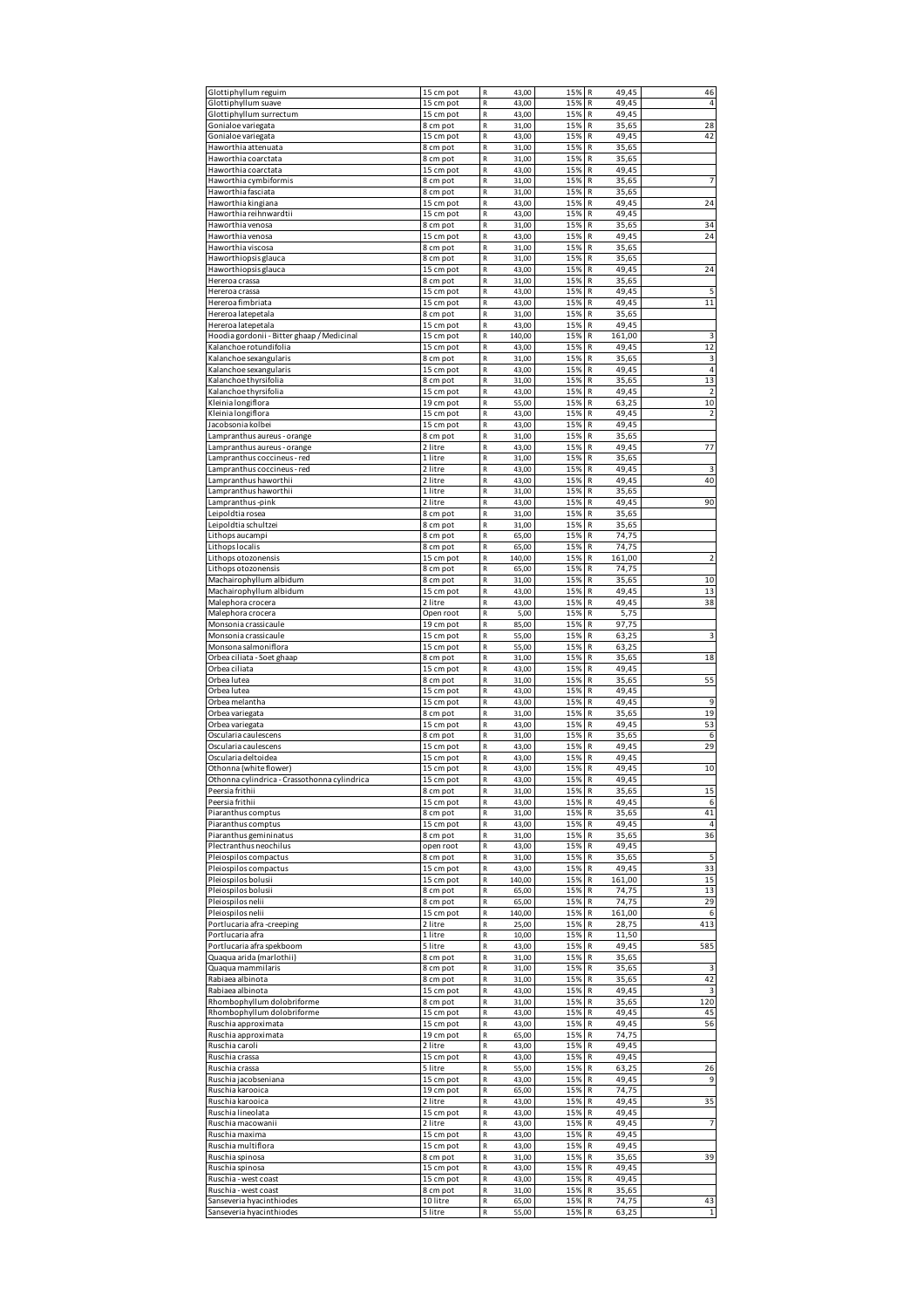| Sanseveria hyacinthiodes                          | 2 litre              | $\mathsf R$<br>43,00                       | 15%            | R<br>49,45                      |                         |
|---------------------------------------------------|----------------------|--------------------------------------------|----------------|---------------------------------|-------------------------|
| Sanseveria masoniana -Congo                       | 5 litre              | R<br>55,00                                 | 15%            | 63,25<br>R                      | 7                       |
| Sanseveria pearsonii                              | 5 litre              | R<br>55,00                                 | 15%            | R<br>63,25                      | 26                      |
| Sanseveria pearsonii                              | 10 litre             | $\mathsf R$<br>65,00                       | 15%            | R<br>74,75                      | 15                      |
| Sanseveria pearsonii                              | 2 litre              | $\mathsf R$<br>43,00                       | 15%            | R<br>49,45                      |                         |
| Sanseveria trifasciata                            | 2 litre              | R<br>43,00                                 | 15%            | 49,45<br>R                      | 45                      |
| Sarcostemma viminale                              | 2 litre              | $\mathsf R$<br>43,00                       | 15%            | R<br>49,45                      | 51                      |
| Sceletium tortuosum - Kanna /Kougoed / Medicinal  | 15 cm pot            | R<br>90,00                                 | 15%            | R<br>103,50                     | 7                       |
| Sceletium tortuosum - Kanna / Kougoed / Medicinal | 8 cm pot             | $\mathsf R$<br>43,00                       | 15%            | R<br>49,45                      |                         |
| Sceletium rigidum                                 | 8 cm pot             | R<br>31,00                                 | 15%            | R<br>35,65                      | 5                       |
|                                                   |                      |                                            |                |                                 | 7                       |
| Sceletium rigidum                                 | 15 cm pot            | $\mathsf R$<br>43,00                       | 15%            | 49,45<br>R                      |                         |
| Schlecteranthus maximilianii (red data)           | 15 cm pot            | R<br>43,00                                 | 15%            | R<br>49,45                      | 16                      |
| Schlecteranthus maximilianii (red data)           | 8 cm pot             | $\mathsf R$<br>31,00                       | 15%            | 35,65<br>R                      |                         |
| Senecio acaulis                                   | 15 cm pot            | $\mathsf R$<br>43,00                       | 15%            | R<br>49,45                      | 10                      |
| Senecio articularis                               | 15 cm pot            | R<br>43,00                                 | 15%            | 49,45<br>R                      |                         |
| Senecio ficiodes - Curio ficiodes                 | 19 cm pot            | R<br>65,00                                 | 15%            | 74,75<br>R                      | 43                      |
| Senecio haworthii                                 | 12 litre             | $\mathsf R$<br>120,00                      | 15%            | R<br>138,00                     |                         |
| Senecio junceus                                   | 19 cm pot            | $\mathsf R$<br>65,00                       | 15%            | R<br>74,75                      | 4                       |
| Senecio radicans - Curio radicans                 | 15 cm pot            | R<br>43,00                                 | 15%            | 49,45<br>R                      | $\mathbf 1$             |
| Senecio scaposus                                  | 19 cm pot            | R<br>65,00                                 | 15%            | R<br>74,75                      |                         |
| Smicrostigma viride                               | 2 litre              | $\mathsf R$<br>43,00                       | 15%            | R<br>49,45                      | 18                      |
| Stapelia engleriana                               | 15 cm pot            | $\mathsf R$<br>43,00                       | 15%            | R<br>49,45                      | 4                       |
|                                                   |                      | R                                          | 15%            | 49,45<br>R                      | 61                      |
| Stapelia grandiflora                              | 15 cm pot            | 43,00                                      |                |                                 |                         |
| Stapelia hirsuta                                  | 8 cm pot             | R<br>31,00                                 | 15%            | R<br>35,65                      |                         |
| Stapelia hirsuta                                  | 15 cm pot            | $\mathsf R$<br>43,00                       | 15%            | R<br>49,45                      | 24                      |
| Stapelia leendertziae                             | 15 cm pot            | $\mathsf R$<br>43,00                       | 15%            | R<br>49,45                      | 58                      |
| Stapeliopsis saxatilis                            | 15 cm pot            | R<br>43,00                                 | 15%            | 49,45<br>R                      |                         |
| Stomatium diforme                                 | 15 cm pot            | R<br>31,00                                 | 15%            | R<br>35,65                      |                         |
| Stomatium diforme                                 | 8 cm pot             | R<br>31,00                                 | 15%            | R<br>35,65                      | 19                      |
| Succulents assorted                               | small                | $\mathsf R$<br>31,00                       | 15%            | R<br>35,65                      |                         |
| Succulents assorted                               | medium               | R<br>43,00                                 | 15%            | R<br>49,45                      |                         |
| Succulents assorted                               | large                | $\mathsf R$<br>65,00                       | 15%            | 74,75<br>R                      |                         |
| Stomatium villeti                                 | 8 cm pot             | $\mathsf R$<br>31,00                       | 15%            | R<br>35,65                      |                         |
|                                                   |                      |                                            |                |                                 |                         |
| Succulent garden large                            | large                | $\mathsf R$<br>300,00                      | 15%            | R<br>345,00                     |                         |
| Succulent garden medium                           | medium               | $\mathsf R$<br>200,00                      | 15%            | R<br>230,00                     |                         |
| Succulent garden small                            | small                | R<br>95,00                                 | 15%            | R<br>109,25                     |                         |
| Trichodiadema                                     | 15 cm pot            | R<br>43,00                                 | 15%            | 49,45<br>R                      | 4                       |
| Trichodiadema                                     | 8 cm pot             | $\mathsf R$<br>31,00                       | 15%            | R<br>35,65                      |                         |
| Tridentea parvipuncta                             | 8 cm pot             | $\mathsf R$<br>31,00                       | 15%            | R<br>35,65                      | 9                       |
| Tridentea parvipuncta                             | 15 cm pot            | R<br>43,00                                 | 15%            | 49,45<br>R                      | 6                       |
| Tylecodon paniculatus                             | 8 cm pot             | R<br>31,00                                 | 15%            | R<br>35,65                      | 73                      |
| Tylecodon paniculatus                             | 15 cm pot            | $\mathsf R$<br>43,00                       | 15%            | R<br>49,45                      | 20                      |
|                                                   | 15 cm pot            | $\mathsf R$<br>43,00                       | 15%            | 49,45<br>R                      | 10                      |
| Tylecodon pearsonii                               |                      |                                            |                |                                 |                         |
| Tylecodon wallichi                                | 21 cm pot            | R<br>90,00                                 | 15%            | 103,50<br>R                     | 6                       |
| Tylecodon wallichi                                | 19 cm pot            | R<br>65,00                                 | 15%            | 74,75<br>R                      |                         |
| Tylecodon wallichi                                | 15 cm pot            | $\mathsf R$<br>43,00                       | 15%            | R<br>49,45                      | 4                       |
| Tylecodon wallichi                                | 8 cm pot             | $\mathsf R$<br>31,00                       | 15%            | R<br>35,65                      | 6                       |
| Tanquana prismatica                               | 8 cm pot             | R<br>31,00                                 | 15%            | R<br>35,65                      |                         |
| Vanheerdea divergens                              | 15 cm pot            | R<br>140,00                                | 15%            | R<br>161,00                     |                         |
|                                                   |                      |                                            |                |                                 |                         |
|                                                   | <b>Trees</b>         |                                            |                |                                 |                         |
|                                                   |                      |                                            |                |                                 |                         |
| <b>Species</b>                                    | Size                 | Price excl vat                             | <b>VAT 15%</b> | <b>Price incl VAT</b>           | Available               |
|                                                   |                      | R                                          | 15%            | R                               |                         |
| Acacia brevispica                                 | 5 litre              | 75,00                                      |                | 86,25                           | $\mathbf{1}$            |
| Acacia brevispica                                 | 12 litre             | ${\sf R}$<br>220,00                        | 15%            | R<br>253,00                     | 4                       |
| Acacia brevispica                                 | 20 litre             | ${\sf R}$<br>280,00                        | 15%            | R<br>322,00                     |                         |
| Acacia burkei                                     | 5 litre              | R<br>75,00                                 | 15%            | R<br>86,25                      | 33                      |
| Acacia burkei                                     | 30 litre             | R<br>420,00                                | 15%            | R<br>483,00                     |                         |
| Acacia burkei                                     | 50 litre             | R<br>600,00                                | 15%            | 690,00<br>R                     |                         |
| Acacia burkei                                     | 20 litre             | $\mathsf R$<br>280,00                      | 15%            | R<br>322,00                     | 10                      |
| Acacia caffra                                     | 30 litre             | $\mathsf R$<br>420,00                      | 15%            | R<br>483,00                     |                         |
| Acacia caffra                                     | 50 litre             | R<br>600,00                                | 15%            | R<br>690,00                     | 6                       |
| Acacia erioloba                                   | 20 litre             | R<br>280,00                                | 15%            | R<br>322,00                     | 39                      |
| Acacia eriolo                                     | 30 litre             | 420.00                                     | 15%            | R<br>483.00                     |                         |
| Acacia erioloba                                   | 5 litre              | $\mathsf R$<br>75,00                       | 15%            | ${\sf R}$<br>86,25              | 4                       |
| Acacia erioloba                                   | 50 litre             | R<br>600,00                                | 15%            | R<br>690,00                     |                         |
|                                                   |                      |                                            |                |                                 |                         |
| Acacia galpinii                                   | 5 litre              | R<br>75,00                                 | 15%            | 86,25<br>R                      | 90                      |
| Acacia galpinii                                   | 100 litre            | R<br>1 200,00                              | 15%            | $\mathsf{R}$<br>1380,00         |                         |
| Acacia galpinii                                   | 30 litre             | ${\sf R}$<br>420,00                        | 15%            | $\mathsf R$<br>483,00           |                         |
| Acacia galpinii                                   | 50 litre             | R<br>600,00                                | 15%            | 690,00<br>R                     |                         |
| Acacia galpinii                                   | 20 litre             | R<br>280,00                                | 15%            | R<br>322,00                     | 27                      |
| Acacia haematoxylon                               | 12 litre             | ${\sf R}$<br>220,00                        | 15%            | 253,00<br>R                     | 11                      |
| Acacia haematoxylon                               | 5 litre              | $\mathsf R$<br>75,00                       | 15%            | 86,25<br>R                      |                         |
| Acacia karroo                                     | 2 litre              | $\mathsf R$<br>55,00                       | 15%            | 63,25<br>R                      | 9                       |
| Acacia karroo                                     | 5 litre              | R<br>75,00                                 | 15%            | 86,25<br>R                      | 13                      |
| Acacia karroo                                     | 12 litre             | R<br>220,00                                | 15%            | $\mathsf R$<br>253,00           | 8                       |
| Acacia karroo                                     | 20 litre             | ${\sf R}$<br>280,00                        | 15%            | $\mathsf R$<br>322,00           | 40                      |
| Acacia karroo                                     |                      | $\mathsf R$                                |                | R                               |                         |
|                                                   | 30 litre             | 420,00                                     | 15%            | 483,00                          | 15                      |
| Acacia karroo                                     | 50 litre             | $\mathsf R$<br>600,00                      | 15%            | R<br>690,00                     | 6                       |
| Acacia nigrescens                                 | 5 litre              | R<br>75,00                                 | 15%            | R<br>86,25                      |                         |
| Acacia nigrescens                                 | 12 litre             | R<br>220,00                                | 15%            | ${\sf R}$<br>253,00             |                         |
| Acacia nigrescens                                 | 20 litre             | $\mathsf R$<br>280,00                      | 15%            | 322,00<br>R                     |                         |
| Acacia nigrescens                                 | 30 litre             | R<br>420,00                                | 15%            | R<br>483,00                     | 16                      |
| Acacia nigrescens                                 | 50 litre             | R<br>600,00                                | 15%            | R<br>690,00                     |                         |
| Acacia nilotica                                   | 2 litre              | ${\sf R}$<br>55,00                         | 15%            | 63,25<br>R                      | 30                      |
| Acacia nilotica                                   | 70 litre             | ${\sf R}$<br>1 200,00                      | 15%            | 1380,00<br>R                    | $\mathbf 1$             |
| Acacia nilotica                                   | 50 litre             | R<br>600,00                                | 15%            | R<br>690,00                     | $\,1\,$                 |
| Acacia sieberiana                                 | 5 litre              | R<br>75,00                                 | 15%            | 86,25<br>R                      | 59                      |
|                                                   |                      | R                                          |                | $\mathsf{R}$                    |                         |
| Acacia sieberiana                                 | 12 litre             | 220,00                                     | 15%            | 253,00                          | $\overline{\mathbf{2}}$ |
| Acacia sieberiana                                 | 20 litre             | ${\sf R}$<br>280,00                        | 15%            | 322,00<br>R                     | 16                      |
| Acacia sieberiana                                 | 30 litre             | R<br>420,00                                | 15%            | R<br>483,00                     | 27                      |
| Acacia sieberiana                                 | 50 litre             | R<br>600,00                                | 15%            | 690,00<br>R                     | 6                       |
| Acacia sieberiana                                 | 70 litre             | $\mathsf R$<br>950,00                      | 15%            | 1092,50<br>R                    | 5                       |
| Acacia sieberiana                                 | 100 litre            | ${\sf R}$<br>1 200,00                      | 15%            | 1380,00<br>R                    |                         |
| Acacia tortilis                                   | 20 litre             | R<br>280,00                                | 15%            | R<br>322,00                     | 7                       |
| Acacia tortilis                                   | 30 litre             | 420,00<br>R                                | 15%            | 483,00<br>${\sf R}$             |                         |
| Acacia tortilis                                   | 5 litre              | ${\sf R}$<br>75,00                         | 15% R          | 86,25                           | 9                       |
|                                                   | 2 litre              | ${\sf R}$<br>55,00                         |                | 63,25<br>R                      |                         |
| Acacia tortilis                                   |                      |                                            | 15%            |                                 |                         |
| Acacia tortilis                                   | 50 litre             | $\mathsf R$<br>600,00                      | 15%            | 690,00<br>R                     |                         |
| Acacia xanthoploea                                | 100 litre            | R<br>1 200,00                              | 15%            | R<br>1380,00                    | 4                       |
| Acacia xanthoploea                                | 12 litre             | R<br>220,00                                | 15%            | 253,00<br>R                     |                         |
| Acacia xanthoploea<br>Acacia xanthoploea          | 20 litre<br>30 litre | ${\sf R}$<br>280,00<br>${\sf R}$<br>420,00 | 15%<br>15% R   | $\mathsf R$<br>322,00<br>483,00 | $11\,$                  |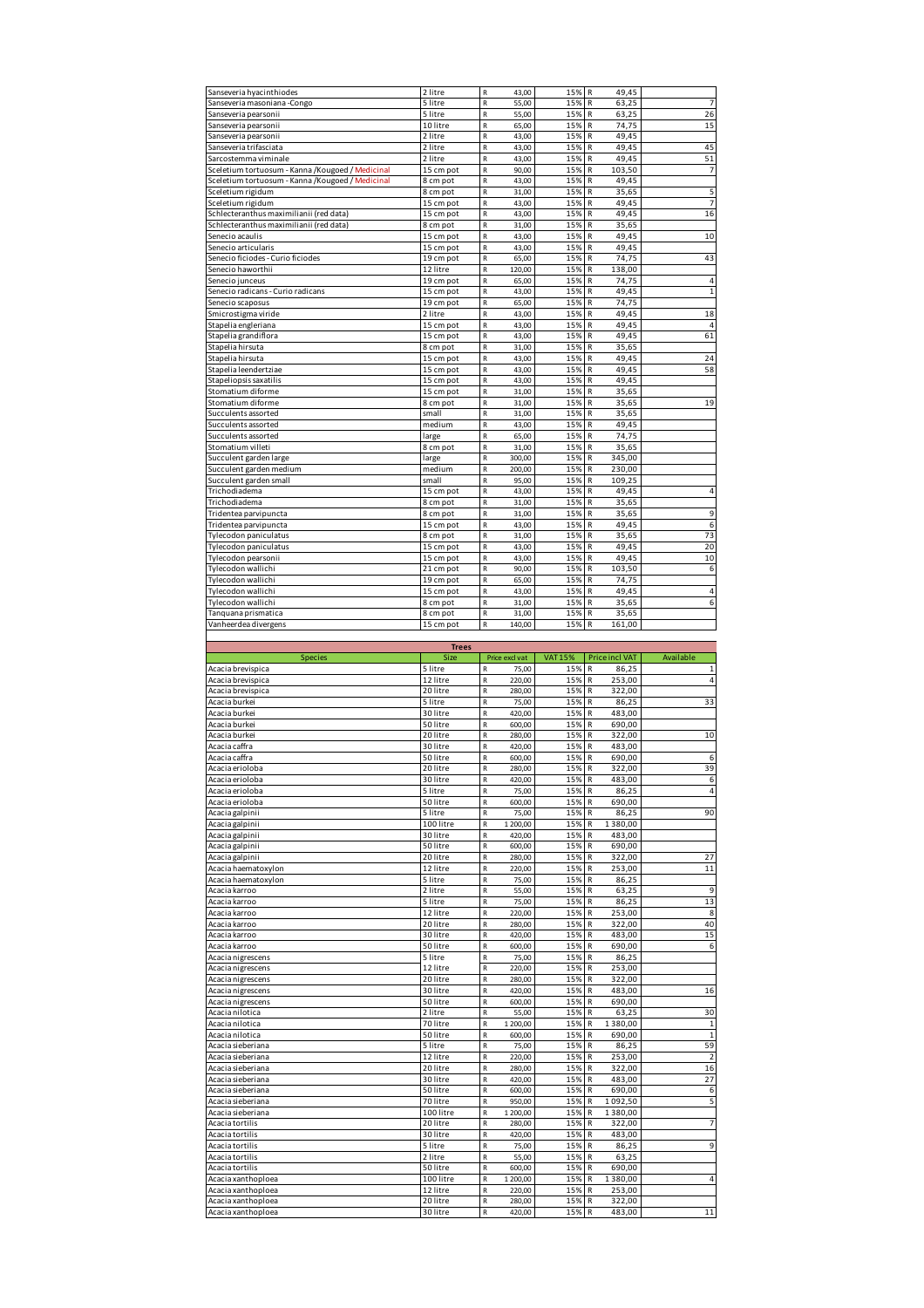| Acacia xanthoploea                            | 50 litre              | R<br>600,00                          | 15%        | R<br>690,00                 | 12             |
|-----------------------------------------------|-----------------------|--------------------------------------|------------|-----------------------------|----------------|
| Acacia xanthoploea                            | 5 litre               | R<br>75,00                           | 15%        | R<br>86,25                  | 165            |
| Bauhinia galpinii                             | 5 litre               | $\mathsf R$<br>75,00                 | 15%        | R<br>86,25                  | $\overline{2}$ |
| Bauhinia galpinii                             | 10 litre              | R<br>120,00                          | 15%        | 138,00<br>R                 | 9              |
| Bolusanthus speciosus                         | 2 litre               | R<br>55,00                           | 15%        | R<br>63,25                  |                |
| Bolusanthus speciosus                         | 12 litre              | ${\sf R}$<br>220,00                  | 15%        | R<br>253,00                 | 35             |
| Bolusanthus speciosus                         | 20 litre              | $\mathsf R$<br>280,00                | 15%        | $\mathsf R$<br>322,00       | 6              |
| Buddleja saligna                              | 5 litre               | $\mathsf R$<br>75,00                 | 15%        | R<br>86,25                  |                |
| Buddleja saligna                              | 12 litre              | R<br>220,00                          | 15%        | R<br>253,00                 | 11             |
| Buddleja salvifolia                           | 20 litre              | R<br>280,00                          | 15%        | R<br>322,00                 |                |
| Buddleja salvifolia                           | 5 litre               | ${\sf R}$<br>75,00                   | 15%        | R<br>86,25                  | $\mathbf{1}$   |
| Burchellia bubalina                           | 12 litre              | R<br>220,00                          | 15%        | R<br>253,00                 |                |
| Cassine peragua                               | 20 litre              | R<br>220,00                          | 15%        | 253,00<br>R                 |                |
| Celtis africana                               | 12 litre              | R<br>220,00                          | 15%        | R<br>253,00                 |                |
| Celtis africana                               | 20 litre              | R<br>280,00                          | 15%        | R<br>322,00                 | 17             |
| Celtis africana                               | 2 litre               | ${\sf R}$<br>55,00                   | 15%        | R<br>63,25                  |                |
| Celtis africana                               | 50 litre              | R<br>600,00                          | 15%        | 690,00<br>R                 | 9              |
| Celtis africana                               | 70 litre              | R<br>950,00                          | 15%        | R<br>1092,50                | 5              |
| Celtis africana                               | 30 litre              | $\mathsf R$<br>420,00                | 15%        | 483,00<br>R                 |                |
| Celtis africana-bonsai                        |                       | $\mathsf R$<br>120,00                | 15%        | R<br>138,00                 |                |
| Celtis sinensis                               | clay pot<br>50 litre  | R<br>600,00                          | 15%        | R<br>690,00                 | $\overline{2}$ |
| Clausena anisata                              | 20 litre              | R<br>280,00                          | 15%        | 322,00<br>R                 | 12             |
| Colophospermum mopani                         | 5 litre               | R<br>75,00                           | 15%        | R<br>86,25                  | 2              |
| Colophospermum mopani                         | 12 litre              | $\mathsf R$<br>220,00                | 15%        | R<br>253,00                 | $\sqrt{4}$     |
| Combretum bracteosum red bushwillow           | 30 litre              | R<br>420,00                          | 15%        | 483,00<br>R                 | 9              |
| Combretum caffrum                             | 2 litre               | R<br>55,00                           | 15%        | R<br>63,25                  |                |
| Combretum caffrum                             | 12 litre              | $\mathsf R$<br>220,00                | 15%        | R<br>253,00                 | 8              |
| Combretum caffrum                             | 50 litre              | $\mathsf R$<br>600,00                | 15%        | R<br>690,00                 |                |
|                                               | 30 litre              | $\mathsf R$<br>420,00                | 15%        | R<br>483,00                 |                |
| Combretum hereroense                          |                       |                                      |            |                             |                |
| Cussonia spicata                              | 10 litre<br>12 litre  | R<br>120,00<br>R                     | 15%        | R<br>138,00<br>R            |                |
| Cussonia spicata                              |                       | 220,00<br>$\mathsf R$                | 15%        | 253,00<br>R                 | $\overline{4}$ |
| Cussonia spicata                              | 20 litre<br>100 litre | 280,00<br>${\sf R}$                  | 15%<br>15% | 322,00<br>${\sf R}$         | $\mathbf{1}$   |
| Dais cotonifolia<br>Diospyros austro-africana | 2 litre               | 1 200,00<br>$\mathsf R$              | 15%        | 1380,00<br>63,25            |                |
|                                               |                       | 55,00<br>R                           | 15%        | R<br>322,00                 |                |
| Diospyros austro-africana                     | 20 litre              | 280,00                               |            | R                           |                |
| Diospyros dichrophylla                        | 20 litre<br>5 litre   | R<br>280,00                          | 15%        | ${\sf R}$<br>322,00         |                |
| Diospyros glabra                              |                       | ${\sf R}$<br>75,00                   | 15%        | R<br>86,25                  |                |
| Diospyros lycioides                           | 10 litre              | R<br>120,00                          | 15%        | 138,00<br>R                 |                |
| Diospyros lycioides                           | 2 litre               | R<br>55,00                           | 115%       | R<br>118,25                 | 108            |
| Diospyros lycioides                           | 5 litre               | $\mathsf R$<br>75,00                 | 15%        | 86,25<br>R                  | 13             |
| Diospyros mespliformis                        | 50 litre              | R<br>600,00                          | 15%        | R<br>690,00                 | $\mathbf 1$    |
| Diospyros ramulosa                            | 5 litre               | R<br>75,00                           | 15%        | R<br>86,25                  | $\mathbf 2$    |
| Diospyros whyteana                            | 50 litre              | R<br>600,00                          | 15%        | 690,00<br>R                 | $\mathbf{1}$   |
| Dodonaea angustifolia                         | 12 litre              | $\mathsf R$<br>220,00                | 15%        | R<br>253,00                 | 9              |
| Dodonaea angustifolia                         | 20 litre              | $\mathsf R$<br>280,00                | 15%        | R<br>322,00                 |                |
| Dodonaea angustifolia                         | 2 litre               | R<br>55,00                           | 15%        | R<br>63,25                  | 137            |
| Dodonaea angustifolia                         | 5 litre               | R<br>75,00                           | 15%        | R<br>86,25                  | 112            |
| Dodonaea viscosa                              | 2 litre               | ${\sf R}$<br>43,00                   | 15%        | R<br>49,45                  | 155            |
| Dovealis caffra                               | 12 litre              | R<br>220,00                          | 15%        | R<br>253,00                 |                |
| Dovealis caffra                               | 20 litre              | R<br>280,00                          | 15%        | 322,00<br>R                 | 27             |
|                                               |                       |                                      |            |                             |                |
| Dovealis caffra                               | 2 litre               | R<br>55,00                           | 15%        | 63,25<br>R                  |                |
| Dovealis caffra                               | 5 litre               | R<br>75,00                           | 15%        | R<br>86,25                  | 12             |
| Ekebergia capensis                            | 100 litre             | ${\sf R}$<br>1 200,00                | 15%        | R<br>1380,00                |                |
| Ekebergia capensis                            | 50 litre              | R<br>600,00                          | 15%        | R<br>690,00                 | $\overline{2}$ |
| Erythrina caffra                              | 20 litre              | R<br>280,00                          | 15%        | R<br>322,00                 | 2              |
| Erythrina caffra                              | 12 litre              | R<br>220,00                          | 15%        | 253,00<br>R                 |                |
| Erythrina caffra                              | 5 litre               | R<br>75,00                           | 15%        | ${\sf R}$<br>86,25          | 9              |
| Erythrina lycistemon                          | 12 litre              | ${\sf R}$<br>220,00                  | 15%        | R<br>253,00                 |                |
| Ehretia rigida                                | 5 litre               | R<br>75,00                           | 15%        | 86,25<br>R                  |                |
| Euclea racemosa                               | 20 litre              | R<br>320,00                          | 15%        | R<br>368,00                 |                |
| Euclea undulata                               | 12 litre              | $\mathsf R$<br>220,00                | 15%        | 253,00<br>R                 | 10             |
| Euclea undulata                               | 20 litre              | $\mathsf R$<br>320,00                | 15%        | R<br>368,00                 | 4              |
| Euclea undulata                               | 30 litre              | 500.00                               | 15%        | R<br>575,00                 | 10             |
| Euclea undulata                               | 5 litre               | R<br>95,00                           | 15%        | R<br>109,25                 | 11             |
| Euclea undulata                               | 50 litre              | R<br>950,00                          | 15%        | $\mathsf R$<br>1092,50      |                |
| Ficus burt-davii                              | 2 litre               | ${\sf R}$<br>30,00                   | 15%        | ${\sf R}$<br>34,50          |                |
| Ficus burt-davii                              | 30 litre              | $\mathsf R$<br>320,00                | 15%        | 368,00<br>R                 | $\mathbf 2$    |
| Ficus natalensis                              | 12 litre              | R<br>120,00                          | 15%        | ${\sf R}$<br>138,00         | 3              |
| Ficus natalensis                              | 20 litre              | ${\sf R}$<br>220,00                  | 15%        | ${\sf R}$<br>253,00         | 15             |
| Ficus natalensis                              | 30 litre              | R<br>320,00                          | 15%        | ${\sf R}$<br>368,00         |                |
| Ficus natalensis                              | 50 litre              | ${\sf R}$<br>500,00                  | 15%        | R<br>575,00                 |                |
| Ficus natalensis                              | 2 litre               | R<br>55,00                           | 15%        | 63,25<br>R                  |                |
| Ficus natalensis                              | 5 litre               | R<br>75,00                           | 15%        | $\mathsf R$<br>86,25        | 4              |
| Ficus sur                                     | 30 litre              | ${\sf R}$<br>420,00                  | 15%        | ${\sf R}$<br>483,00         |                |
| Ficus sur                                     | 100 litre             | R<br>1 200,00                        | 15%        | 1380,00<br>R                | 5              |
| Ficus sur                                     | 70 litre              | R<br>950,00                          | 15%        | R<br>1092,50                |                |
| Ficus sur                                     | 50 litre              | R<br>600,00                          | 15%        | 690,00<br>R                 | 7              |
| Ficus sycamorus                               | 20 litre              | ${\sf R}$<br>280,00                  | 15%        | $\mathsf{R}$<br>322,00      | $\mathbf 1$    |
| Ficus sycamorus                               | 30 litre              | ${\sf R}$<br>420,00                  | 15%        | ${\sf R}$<br>483,00         | 2              |
| Ficus sycomorus                               | 50 litre              | ${\sf R}$<br>600,00                  | 15%        | R<br>690,00                 | 6              |
| Gardenia volkensi                             | 20 litre              | R<br>280,00                          | 15%        | 322,00<br>R                 | 8              |
| Gardenia volkensi                             | 30 litre              | ${\sf R}$<br>420,00                  | 15%        | 483,00<br>R                 |                |
| Gardenia volkensi                             | 50 litre              | R<br>600,00                          | 15%        | ${\sf R}$<br>690,00         |                |
| Grewia occidentalis                           | 30 litre              | R<br>420,00                          | 15%        | R<br>483,00                 |                |
| Grewia occidentalis                           | 20 litre              | R<br>220,00                          | 15%        | R<br>253,00                 |                |
| Grewia robusta                                | 20 litre              | R<br>280,00                          | 15%        | $\mathsf R$<br>322,00       |                |
| Grewia robusta                                | 2 litre               | ${\sf R}$<br>55,00                   | 15%        | ${\sf R}$<br>63,25          |                |
| Grewia robusta                                | 5 litre               | $\mathsf R$<br>75,00                 | 15%        | R<br>86,25                  | 93             |
| Halleria lucida                               | 5 litre               | R<br>75,00                           | 15%        | ${\sf R}$<br>86,25          |                |
| Halleria lucida                               | 20 litre              | ${\sf R}$<br>280,00                  | 15%        | 322,00<br>R                 |                |
| Harpephyllum cafrum                           | 100 litre             | R<br>1 200,00                        | 15%        | ${\sf R}$<br>1380,00        | 3              |
| Harpephyllum cafrum                           | 12 litre              | ${\sf R}$<br>220,00                  | 15%        | R<br>253,00                 | 26             |
| Harpephyllum cafrum                           | 20 litre              | R<br>280,00                          | 15%        | 322,00<br>R                 | 9              |
| Harpephyllum cafrum                           | 50 litre              | R<br>600,00                          | 15%        | $\mathsf{R}$<br>690,00      | 5              |
| Harpephyllum cafrum                           | 5 litre               | ${\sf R}$<br>75,00                   | 15%        | $\mathsf R$<br>86,25        |                |
| Harpephyllum cafrum                           | 2 litre               | ${\sf R}$<br>55,00                   | 15%        | 63,25<br>R                  |                |
| Kigelia africana                              | 20 litre              | R<br>280,00                          | 15%        | R<br>322,00                 | 15             |
| Kigelia africana                              | 5 litre               | R<br>75,00                           | 15%        | R<br>86,25                  | 5              |
| Kigelia africana                              | 50 litre              | R<br>600,00                          | 15%        | $\mathsf{R}$<br>690,00      | 9              |
| Kigelia africana<br>Kiggelaria africana       | 100 litre<br>20 litre | ${\sf R}$<br>1 200,00<br>R<br>280,00 | 15%<br>15% | R<br>1380,00<br>322,00<br>R | 3              |